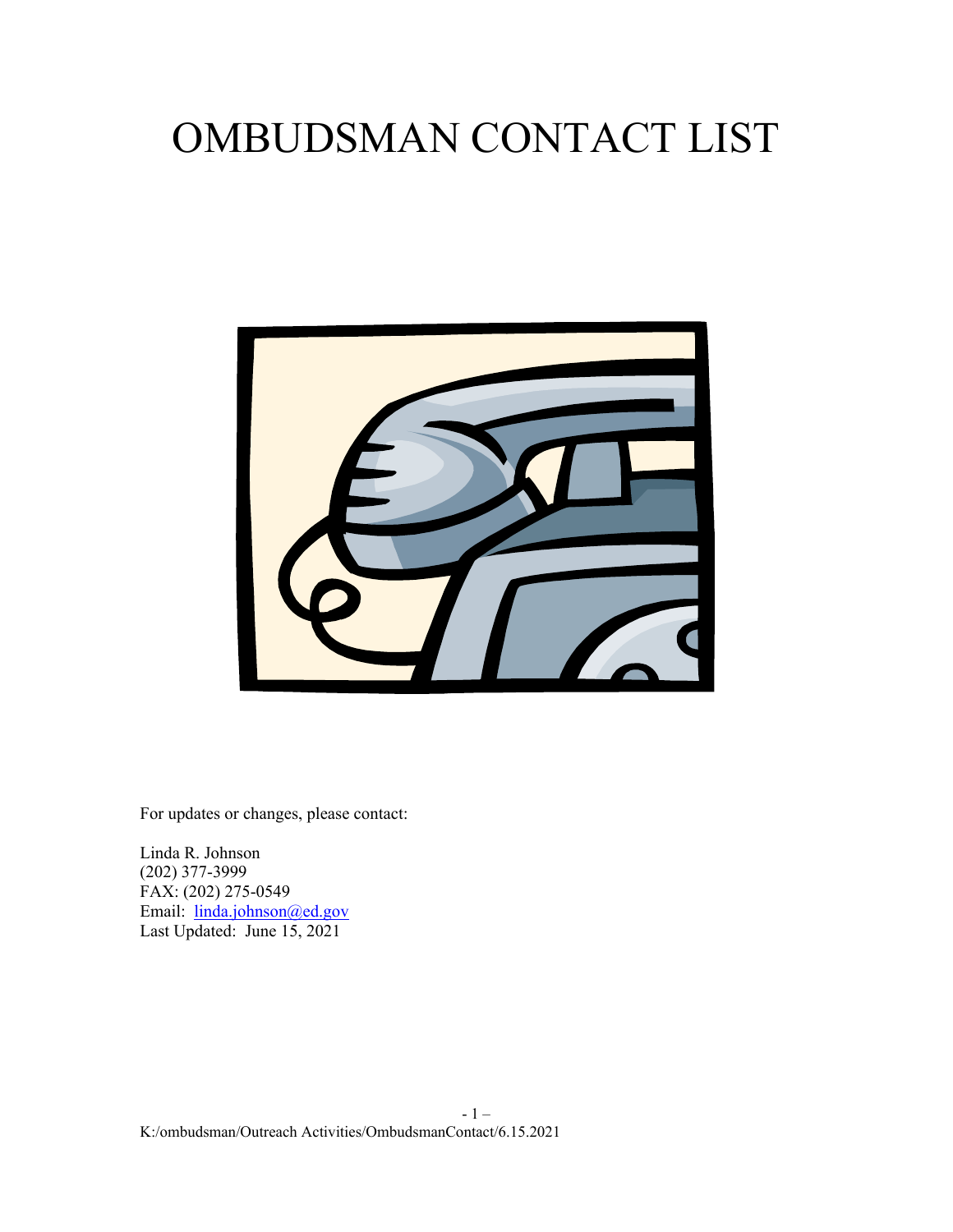| Ascendium Education Solutions, Inc. (Formerly Great Lakes Higher Education Guaranty    |  |
|----------------------------------------------------------------------------------------|--|
|                                                                                        |  |
|                                                                                        |  |
|                                                                                        |  |
|                                                                                        |  |
|                                                                                        |  |
|                                                                                        |  |
|                                                                                        |  |
| Chase Student Loans (Formerly known as CFS-SunTech) (See Navient)  9                   |  |
|                                                                                        |  |
|                                                                                        |  |
|                                                                                        |  |
|                                                                                        |  |
| College Foundation, Inc. (See North Carolina State Education Assistance Authority (GA) |  |
|                                                                                        |  |
|                                                                                        |  |
|                                                                                        |  |
|                                                                                        |  |
|                                                                                        |  |
|                                                                                        |  |
|                                                                                        |  |
| District of Columbia Department of Insurance, Securities and Banking 11                |  |
|                                                                                        |  |
| Education Assistance Corporation (GA) – (See Ascendium Education Solutions, Inc.). 11  |  |
|                                                                                        |  |
|                                                                                        |  |
|                                                                                        |  |
| Florida Dept. of Education Office of Student Financial Assistance (FLOSFA) (GA) 13     |  |
|                                                                                        |  |
|                                                                                        |  |

# LEGEND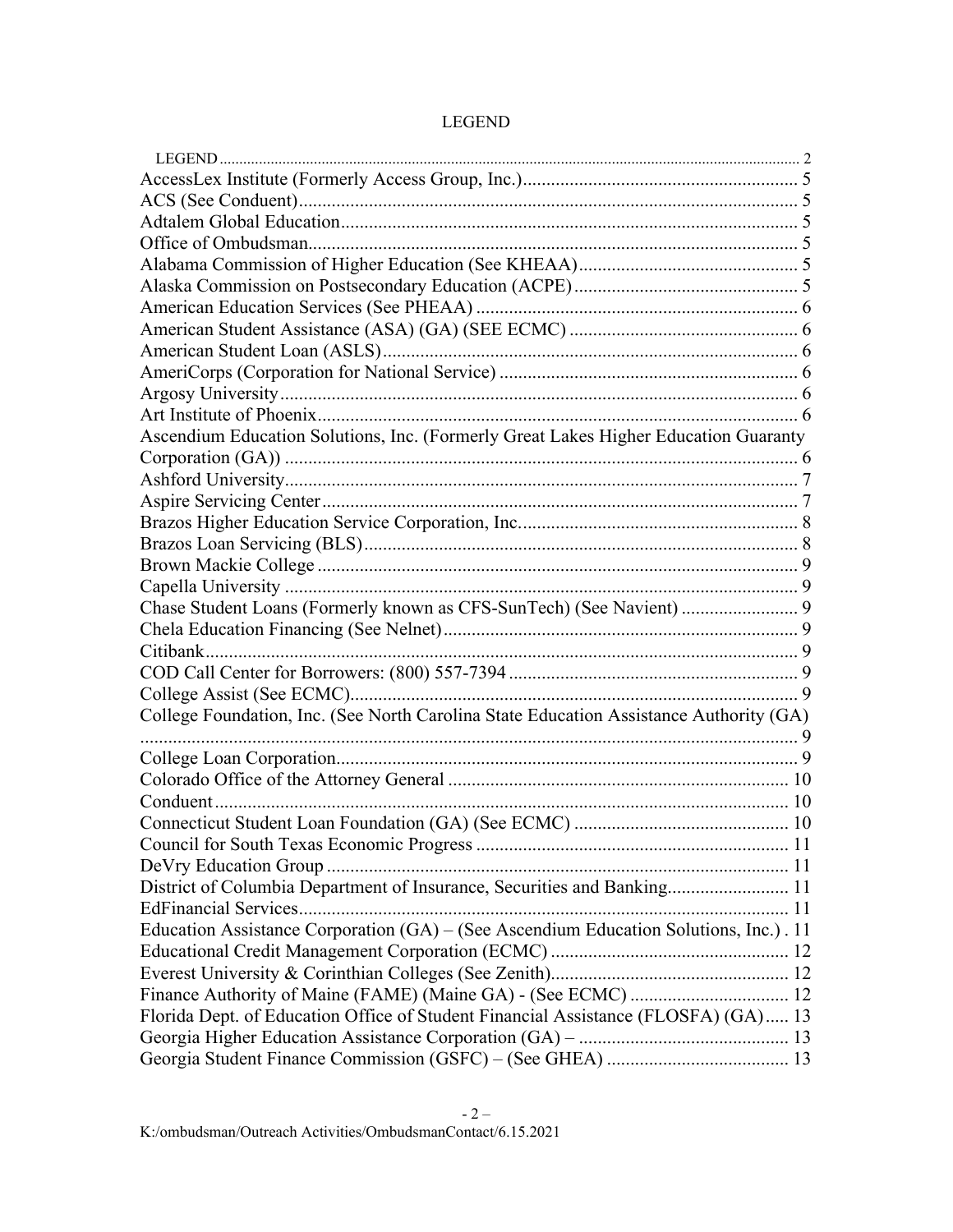| Great Lakes Higher Education Guaranty Corporation (GA) - (See Ascendium Education  |
|------------------------------------------------------------------------------------|
|                                                                                    |
|                                                                                    |
|                                                                                    |
|                                                                                    |
|                                                                                    |
|                                                                                    |
|                                                                                    |
| Kentucky Higher Education Assistance Authority (KHEAA) (GA) -  16                  |
|                                                                                    |
|                                                                                    |
| Louisiana Office of Student Financial Assistance (GA) (See ECMC) 17                |
|                                                                                    |
|                                                                                    |
|                                                                                    |
| Missouri Department of Higher Education & Workforce Development - (See ECMC). 17   |
|                                                                                    |
|                                                                                    |
|                                                                                    |
|                                                                                    |
|                                                                                    |
|                                                                                    |
|                                                                                    |
| Navient Solutions Post Claim Assistance (Default servicing for Ascendium Education |
| Solutions (formerly Great Lakes Higher Education Guaranty Corporation), NELA and   |
|                                                                                    |
| NELNET, Inc. (For Direct Loan and TPD Inquiries See United States Department of    |
|                                                                                    |
|                                                                                    |
| New Hampshire Higher Education Assistance Foundation (NHHEAF) (GA)  22             |
|                                                                                    |
| New Jersey Higher Education Student Assistance Authority (GA) – (See KHEAA) 22     |
|                                                                                    |
|                                                                                    |
|                                                                                    |
|                                                                                    |
|                                                                                    |
|                                                                                    |
|                                                                                    |
|                                                                                    |
|                                                                                    |
|                                                                                    |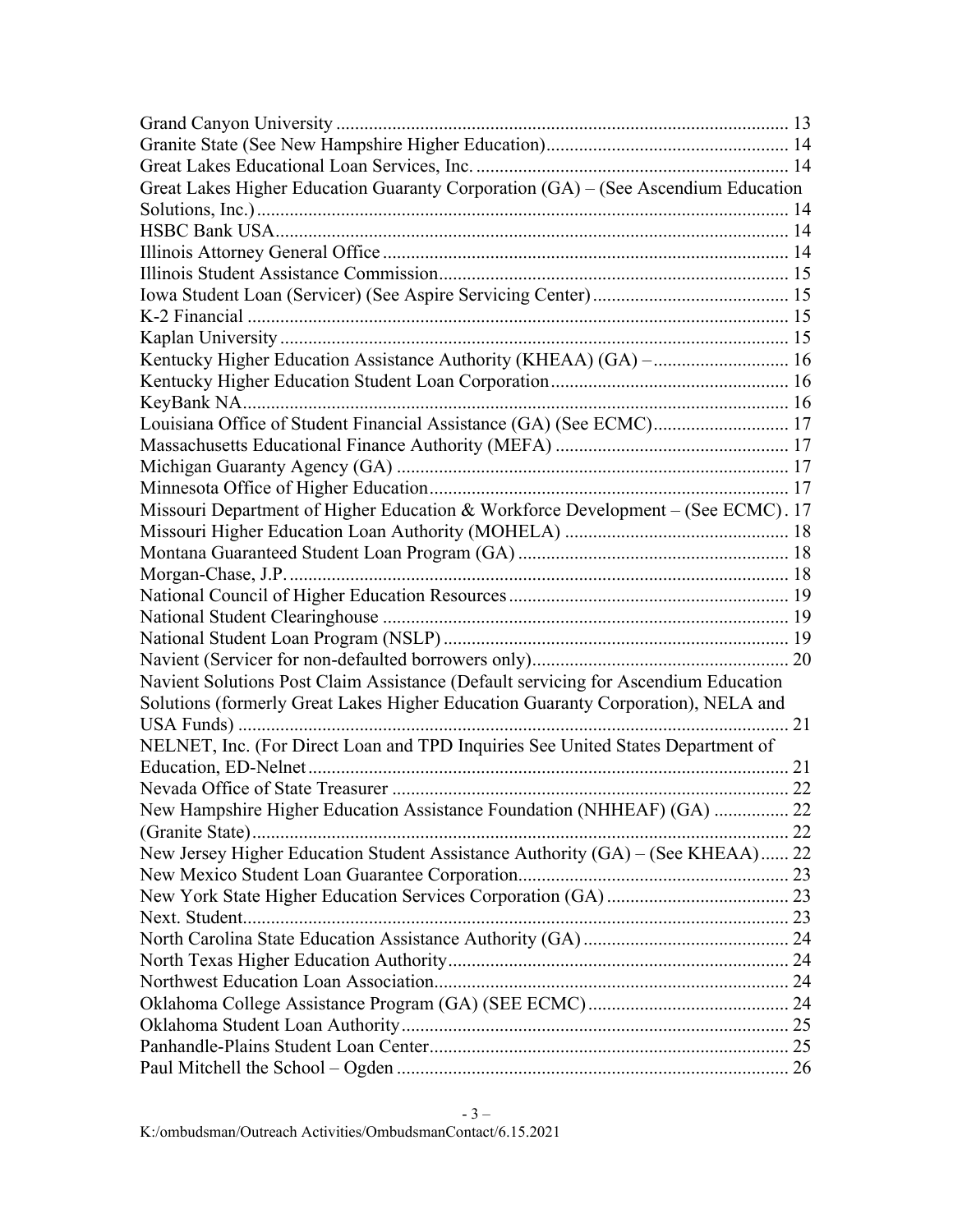| Rhode Island Higher Education Assistance Authority (GA) - (See ECMC) 27            |  |
|------------------------------------------------------------------------------------|--|
| Sallie Mae (Servicer for non-defaulted borrowers only) (New Private Loans) 27      |  |
|                                                                                    |  |
|                                                                                    |  |
| Southwest Student (Navient Servicer for non-defaulted borrowers only) 28           |  |
|                                                                                    |  |
|                                                                                    |  |
|                                                                                    |  |
|                                                                                    |  |
|                                                                                    |  |
| Student Loan Guaranty Foundation of Arkansas (GA) - (See Ascendium Education       |  |
|                                                                                    |  |
|                                                                                    |  |
|                                                                                    |  |
|                                                                                    |  |
| Texas Guaranteed Student Loan Corporation (GA) - (See Trellis Company) 30          |  |
|                                                                                    |  |
| Trellis Company (GA) (Formerly Texas Guaranteed Student Loan Corporation (GA)). 30 |  |
|                                                                                    |  |
|                                                                                    |  |
|                                                                                    |  |
|                                                                                    |  |
|                                                                                    |  |
|                                                                                    |  |
|                                                                                    |  |
|                                                                                    |  |
| United Student Aid Funds - (Now Ascendium Education Solutions; See Navient         |  |
|                                                                                    |  |
|                                                                                    |  |
|                                                                                    |  |
|                                                                                    |  |
|                                                                                    |  |
|                                                                                    |  |
|                                                                                    |  |
|                                                                                    |  |
|                                                                                    |  |
|                                                                                    |  |
|                                                                                    |  |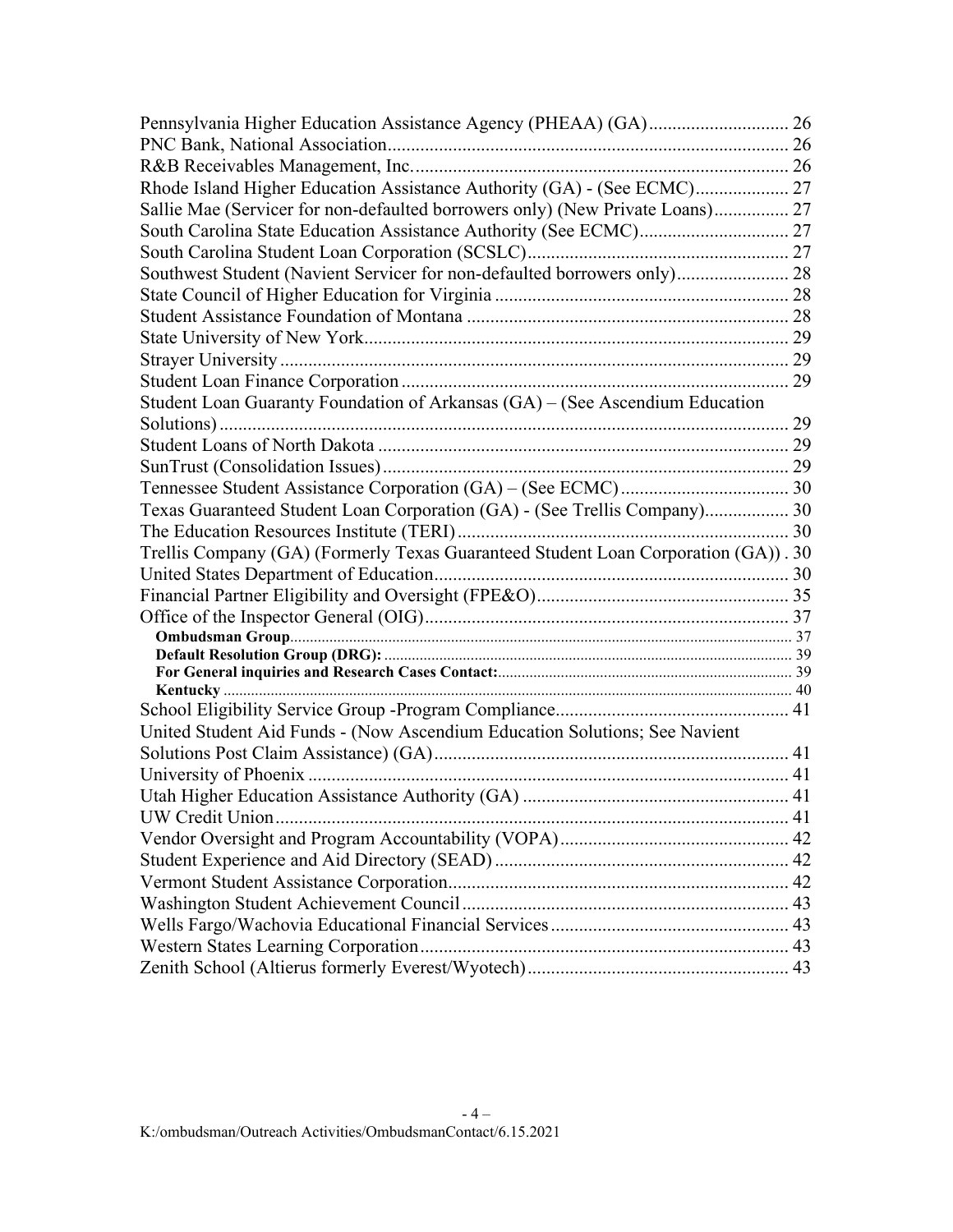#### **AccessLex Institute (Formerly Access Group, Inc.)**

10 North High Street, Suite 400 West Chester, PA 19380

Melissa Scott (**ED Ombudsman Contact Only)** (484) 653-3350  $mscott@accessgroup.org$ 

#### **ACS (See Conduent)**

**Adtalem Global Education Office of Ombudsman** 3005 Highland Parkway Downers Grove, IL 60515-5799

First Contact: Email request to: [ombudsman@adtalem.com](mailto:ombudsman@adtalem.com)

The secondary contacts:

# **For Chamberlain University concerns:**

Allison Durand (630) 353-7035 Fax: (866) 581-2269 [Allison.durand@adtalem.com](mailto:Allison.durand@adtalem.com)

# **For all other Adtalem Institutions (Becker, AUC, Ros Med, Ros Vet**):

Neil Callicoat (630) 719-0581 [Neil.callicoat@adtalem.com](mailto:Neil.callicoat@adtalem.com)

# **Alabama Commission of Higher Education (See KHEAA)**

**Alaska Commission on Postsecondary Education (ACPE)** P.O. Box 110505

Juneau, AK 99811-0505

First Contact:

Nancy Womack Customer Service Supervisor (907) 465-6676 FAX: (907) 465-5316 [nancy.womack@alaska.gov](mailto:nancy.womack@alaska.gov)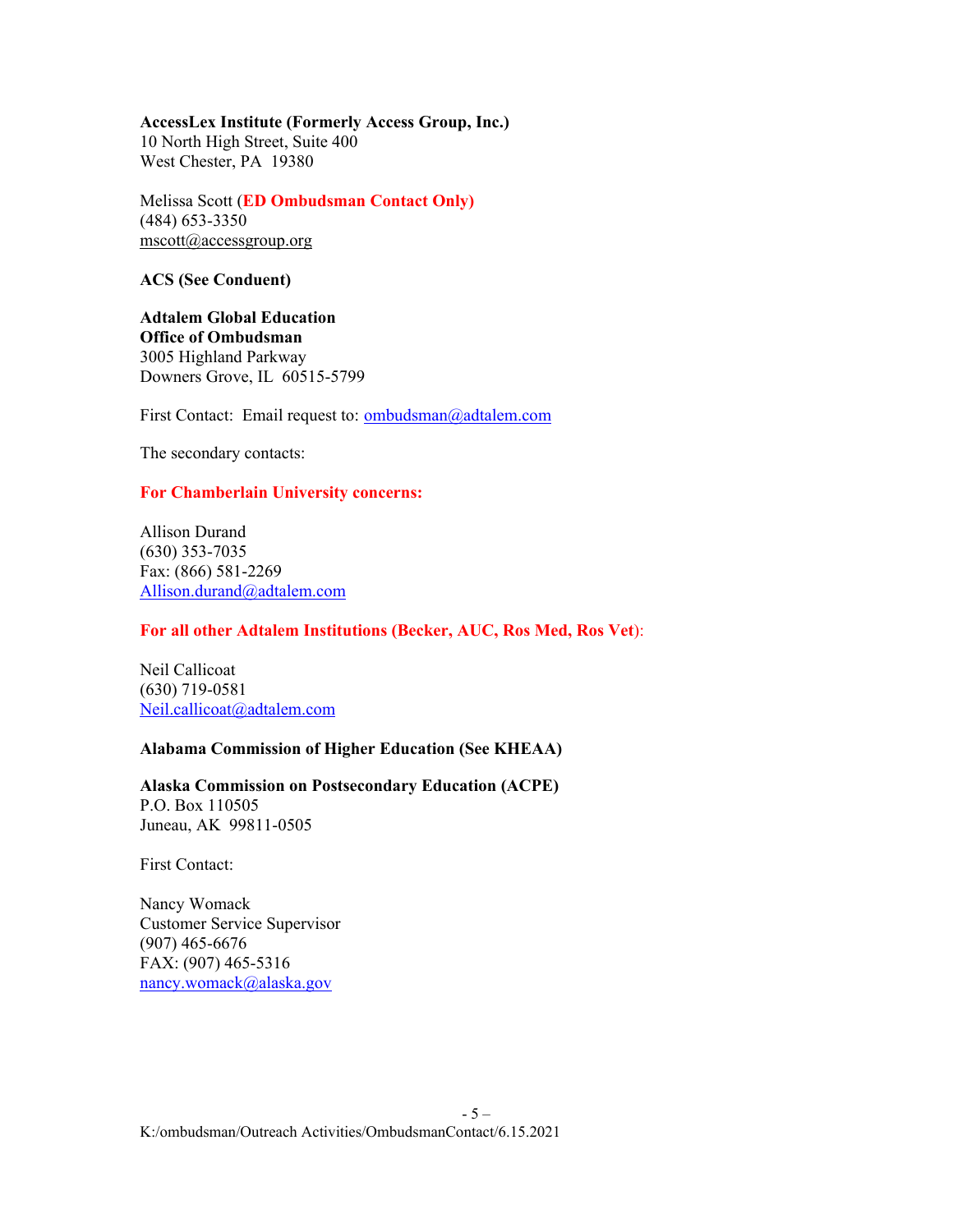Kerry Thomas Directory of Operations (907) 465-6749 [Kerry.thomas@alaska.gov](mailto:Kerry.thomas@alaska.gov)

## **American Education Services (See PHEAA)**

#### **American Student Assistance (ASA) (GA) (SEE ECMC)**

**American Student Loan (ASLS)** 10850 N 24th Avenue, Suite #201 Phoenix, AZ 85029

Contact:

Travis Trotman Customer Service Department Service Manager (800) 575-1099 ext. 3438 FAX: (602) 393-1554 [travis.trotman@americanstudentloan.com](mailto:Travis.trotman@americanstudentloan.com)

#### **AmeriCorps (Corporation for National Service)**

Headquarters Office 1201 New York Avenue, N.W. Washington, DC 20525

Contact:

(202) 606-5000 Website: [americorps.gov](mailto:dbakercummings@asa.org)

#### **Argosy University**

Contact: studentresolution@edmc.edu

#### **Art Institute of Phoenix** Contact: [studentresolution@edmc.edu](mailto:studentresolution@edmc.edu)

**Ascendium Education Solutions, Inc. (Formerly Great Lakes Higher Education Guaranty Corporation (GA))** 2501 International Lane Madison, WI 53704

#### **REFER INTAKE CALLERS TO: (800) 331-2314**

**Escalated Contact for Borrowers and Ombudsman Specialists: Line: (866) 486-7140 Email: [ombudsman@ascendiumeducation.org](mailto:ombudsman@ascendiumeducation.org)**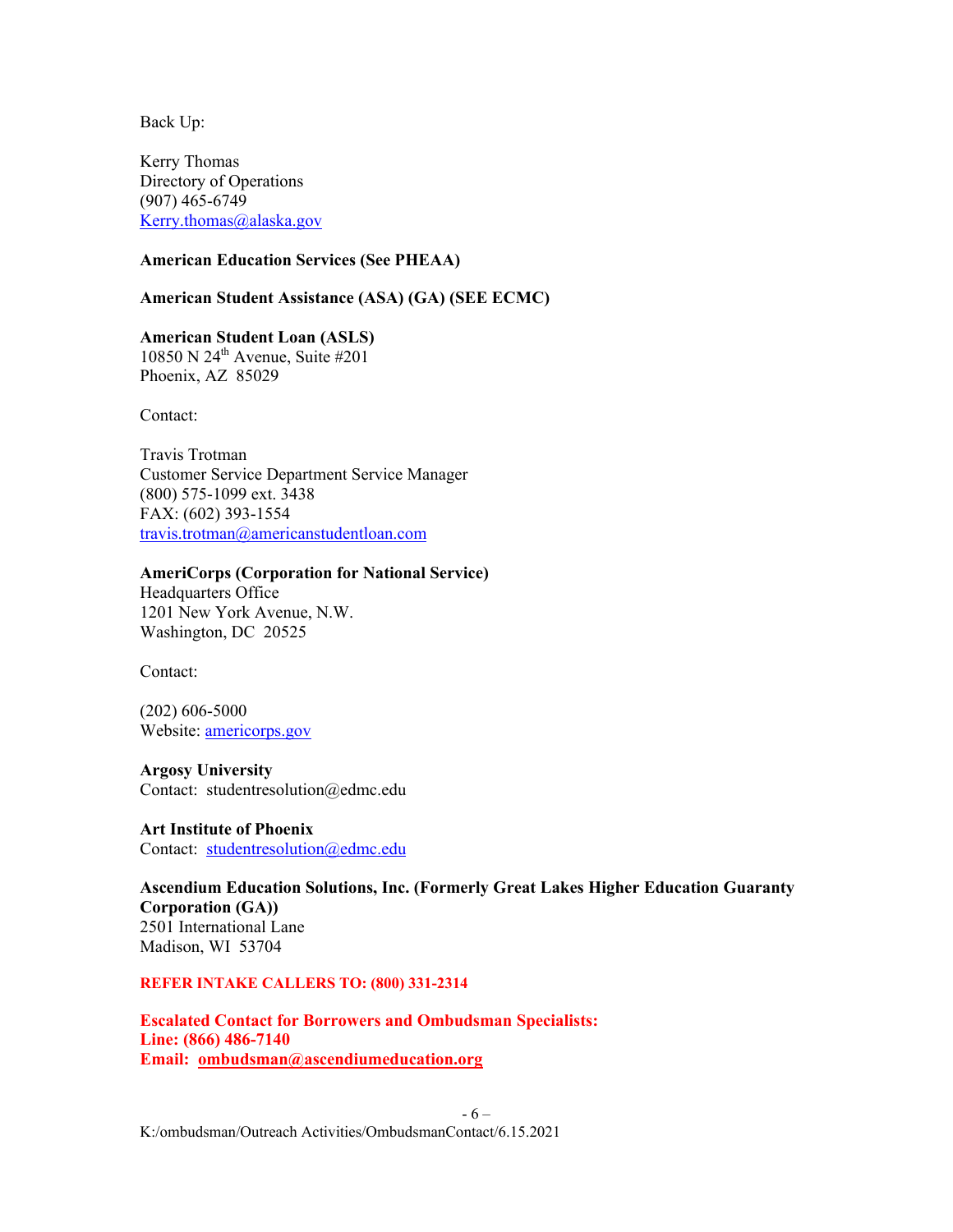Todd Farrington Associate Ombudsman (608) 733-2507 FAX: (800) 749-8537 [tfarrington@ascendiumeducation.org](mailto:tfarrington@ascendiumeducation.org)

Back Up:

Melissa Johnson Ombudsman (800) 749-8536 FAX: (800) 749-8537 [mjohnson@ascendiumeducation.org](mailto:mjohnson@ascendiumeducation.org)

#### **Ashford University**

Bridgepoint Education 13500 Evening Creek Drive North, Suite 600 San Diego, CA 92128

Contact:

Shandell Ruiz Associate Director, Student Conflict Management (866) 974-5700 ext. 11322 FAX: (877) 817-6734 [Shandell.Ruiz@ashford.edu](mailto:Shandell.Ruiz@ashford.edu)

# **Aspire Servicing Center**

6775 Vista Drive W. Des Moines, IA 50266-9305 FAX: (515) 223-9535

First Contact:

Jeremy Hoffman Loan Servicing Liaison (800) 243-7552 ext. 7161 (515) 273-7161 [ombudsman@studentloan.org](mailto:ombudsman@studentloan.org)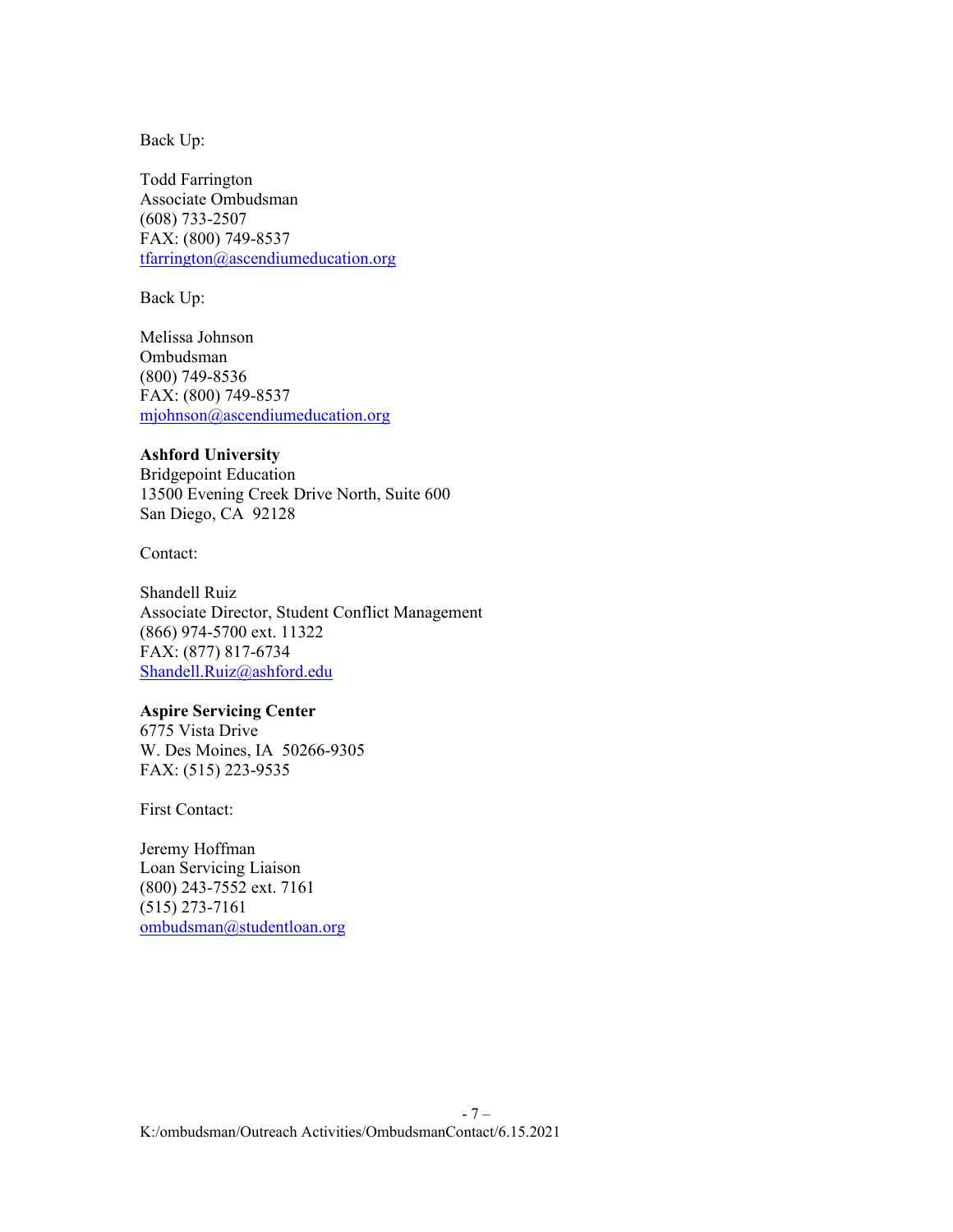Larry Ewing Default Prevention Supervisor (800) 243-7552 ext. 7704 (515) 273-7704 [ombudsman@studentloan.org](mailto:ombudsman@studentloan.org)

# **PRIVATE LOAN CONTACT:**

First Contact:

Jeremy Hoffman Loan Servicing Liaison (800) 243-7552 ext. 7161 (515) 273-7161 [ombudsman@studentloan.org](mailto:ombudsman@studentloan.org)

Back Up:

Larry Ewing Default Prevention Supervisor (800) 243-7552 ext. 7704 (515) 273-7704 [ombudsman@studentloan.org](mailto:ombudsman@studentloan.org)

#### **Brazos Higher Education Service Corporation, Inc.**

2600 Washington Avenue Waco, TX 76710

Contact:

Debra Urias VP, National Client & School Relations Director (254) 297-7445 FAX: (254) 753-2977 [debra.urias@brazos.us.com](mailto:debra.urias@brazos.us.com)

**Brazos Loan Servicing (BLS)**  2600 Washington Ave. Waco, TX 76710

Contact:

Kelli Villarrial (254) 297-7459 FAX: (254) 732-1825 [kvillarrial@brazosloanservicing.org](mailto:kvillarrial@brazosloanservicing.org)

K:/ombudsman/Outreach Activities/OmbudsmanContact/6.15.2021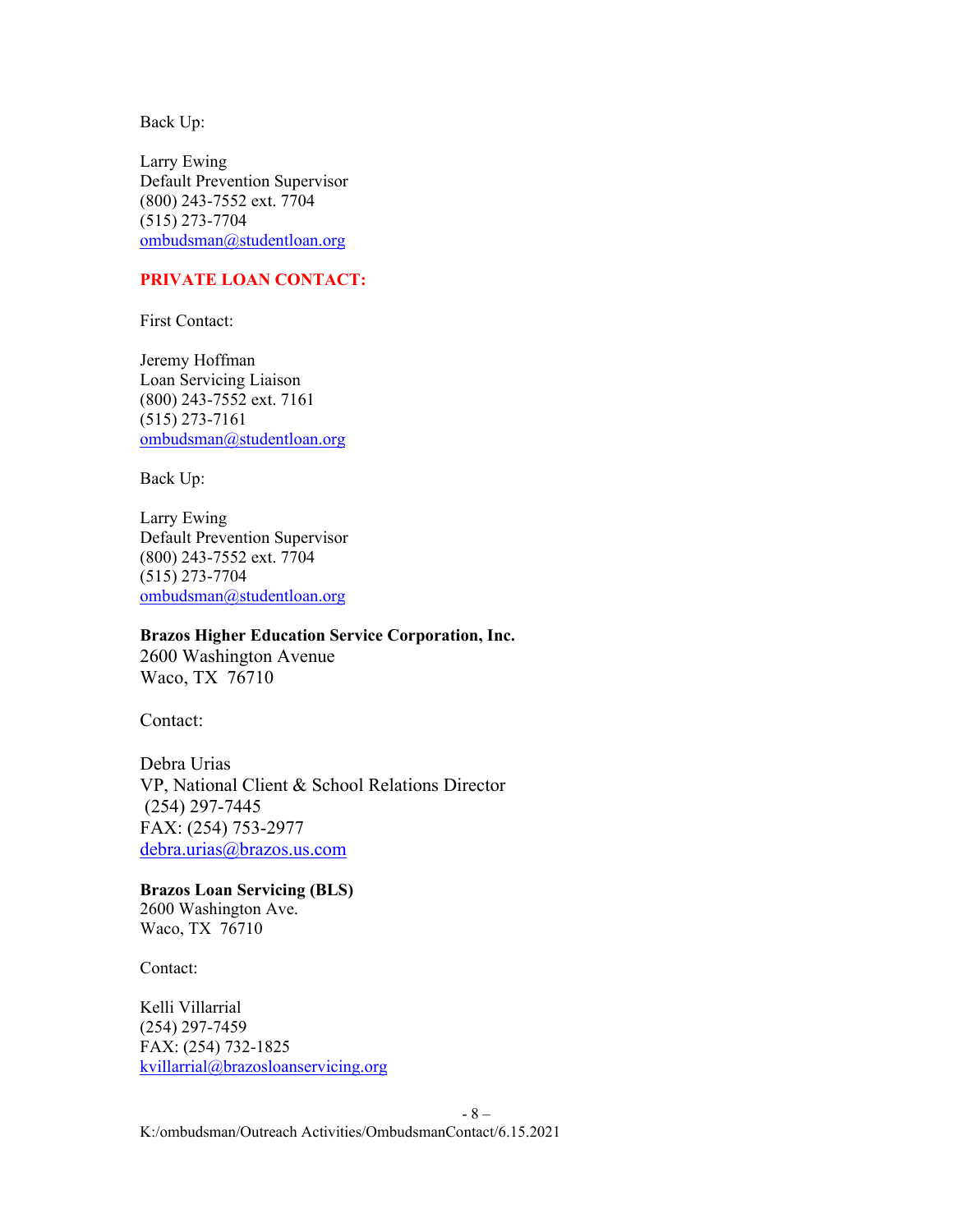**Brown Mackie College** Contact: studentresolution@edmc.edu

**Capella University** Capella Tower 225 South  $6^{th}$  Street,  $9^{th}$  Floor Minneapolis, MN 55402

First Contact: [LearnerAffairs@capella.edu](mailto:LearnerAffairs@capella.edu)

Records Request: [recordrequests@capella.edu,](mailto:recordrequests@capella.edu) and CC, [learningaffairs@capella.edu](mailto:learningaffairs@capella.edu)

Mike Gershone **(DC Team Lead Only)** Supervisor – Learner Affairs (612) 977-4294 Toll Free: 1-888-CAPELLA (888) 227-3352) ext. 4294 FAX: (612) 977-5060 [Michael.gershone@capella.edu](mailto:Michael.gershone@capella.edu)

# **Chase Student Loans (Formerly known as CFS-SunTech) (See Navient)**

#### **Chela Education Financing (See Nelnet)**

**Citibank**

Terry Washington (605) 373-7991

# **COD Call Center for Borrowers:** (800) 557-7394

#### **College Assist (See ECMC)**

**College Foundation, Inc. (See [North Carolina State Education Assistance Authority \(GA\)](#page-23-0)**

**College Loan Corporation** 10100 West Charleston Blvd., Suite 130 Las Vegas, NV 89135

First Contact:

Len Fainer VP of Production and Operations (702) 777-8462 [LFainer@edvisors.com](mailto:LFainer@edvisors.com)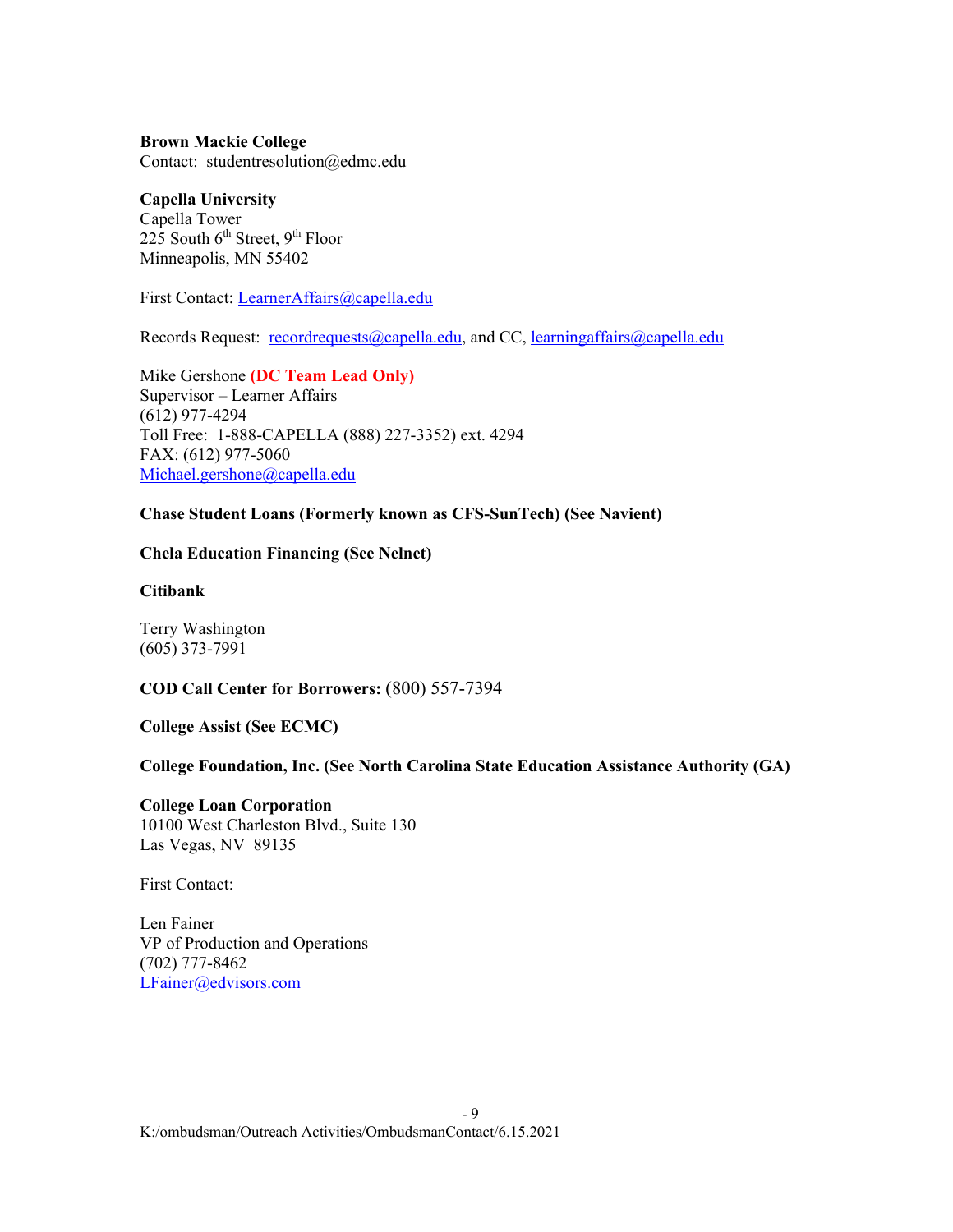Back-up:

Barbara Julian Sr. Compliance Manager (702) 777-8405 [BJulian@collegeloan.com](mailto:BJulian@collegeloan.com)

**Colorado Office of the Attorney General** 1300 Broadway,  $10^{th}$  Floor Denver, CO 80203

Contact:

Martha Upton Fulford First Assistant Attorney General/Administrator Consumer Credit Unit (720) 508-6109 [Martha.fulford@coag.gov](mailto:Martha.fulford@coag.gov)

Libby Webster Sr. Assistant Attorney General/ Student Loan Ombudsperson Colorado Attorney General's Office (720) 508-6203 [Libby.webster@coag.gov](mailto:Libby.webster@coag.gov)

Jennifer Dethmers Sr. Assistant Attorney General/ Student Loan Ombudsperson Colorado Attorney General's Office (720) 508-6216 [Jennifer.Dethmers@coag.gov](mailto:Jennifer.Dethmers@coag.gov)

**Conduent – (**Do not make any referrals to Conduent. All active loan accounts have been transferred to new servicers. Those servicers were also provided all loan documentation. Customers should be referred to the new servicer for any concerns related to their loan account. (It's likely that front line customer service representatives won't have access to those documents, so be sure the referral is to the escalated unit.) Defaulted accounts should be referred to the guarantor, even if the issue pre-dates the default.

For inactive accounts (e.g., loans that were paid in full) customers and research activities should be directed to the lender.

# **Connecticut Student Loan Foundation (GA) (See ECMC)**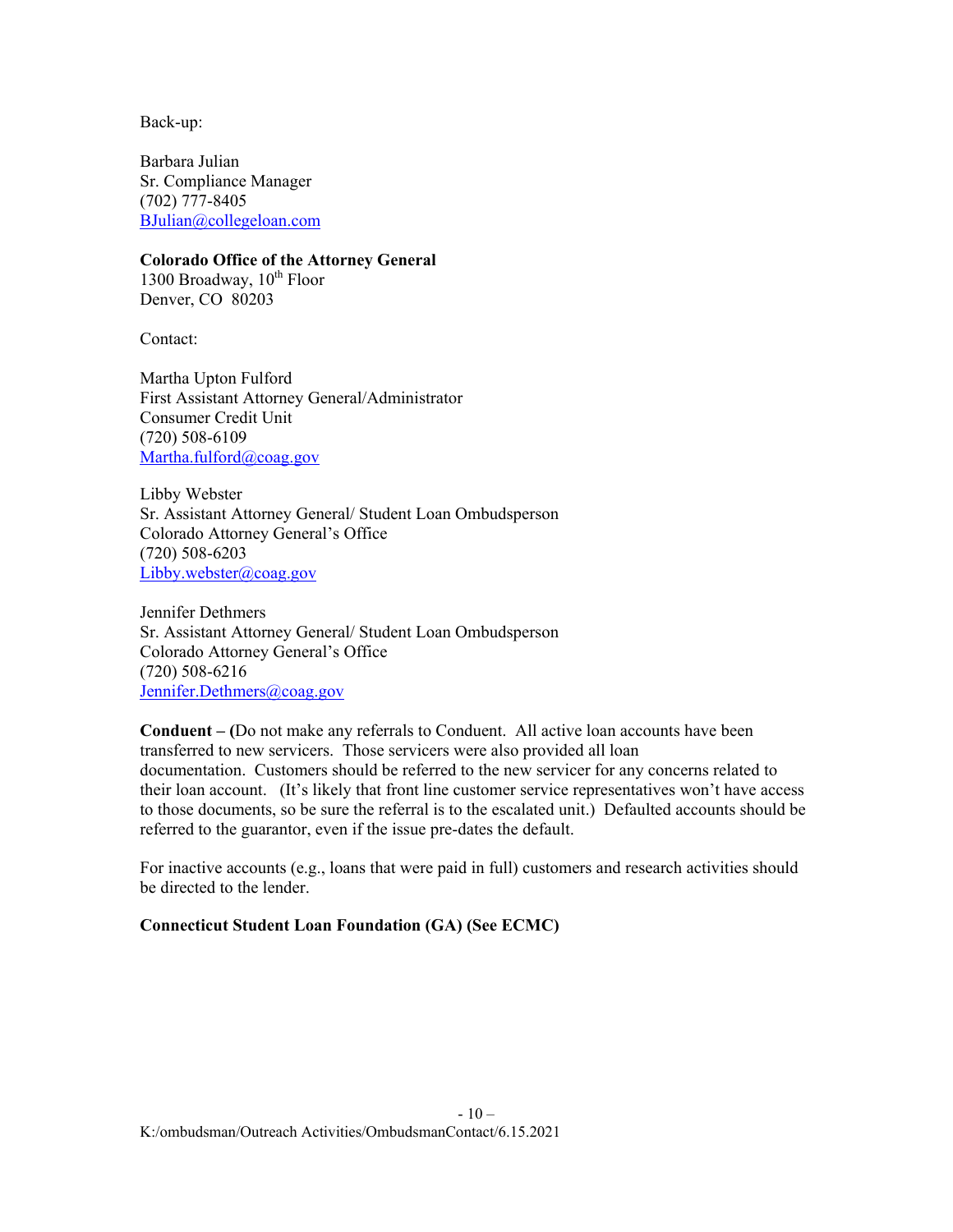#### **Council for South Texas Economic Progress**

P.O. Box 6500 McAllen, TX 78502-6500

First Contact:

Adam Gonzalez Vice President (956) 971-3304 FAX: (956) 971-3314 [agonzalez@costep.org](mailto:agonzalez@costep.org)

Backup:

Armando Martinez Supervisor (956) 682-6371

#### **DeVry Education Group**  Contact: [ombudsman@devry.edu](mailto:ombudsman@devry.edu)

# **District of Columbia Department of Insurance, Securities and Banking**

1050 First Street, NE, Suite 801 Washington, DC 20002 Website: [www.disb.dc.gov](http://www.disb.dc.gov/)

Contact:

Ricardo Jefferson Student Loan & Foreclosure Ombudsman Banking Bureau (202) 442-7848 FAX: (202) 535-1194 [Ricardo.Jefferson@dc.gov](mailto:Ricardo.Jefferson@dc.gov)

# **EdFinancial Services**

298 N. Seven Oaks Dr. Knoxville, TN 37922

**First Contact for Ombudsman Specialists – Email Request to:** [CustomerResolutionsUnit@edfinancial.com](mailto:CustomerResolutionsUnit@edfinancial.com)

**Education Assistance Corporation (GA) – (See Ascendium Education Solutions, Inc.)**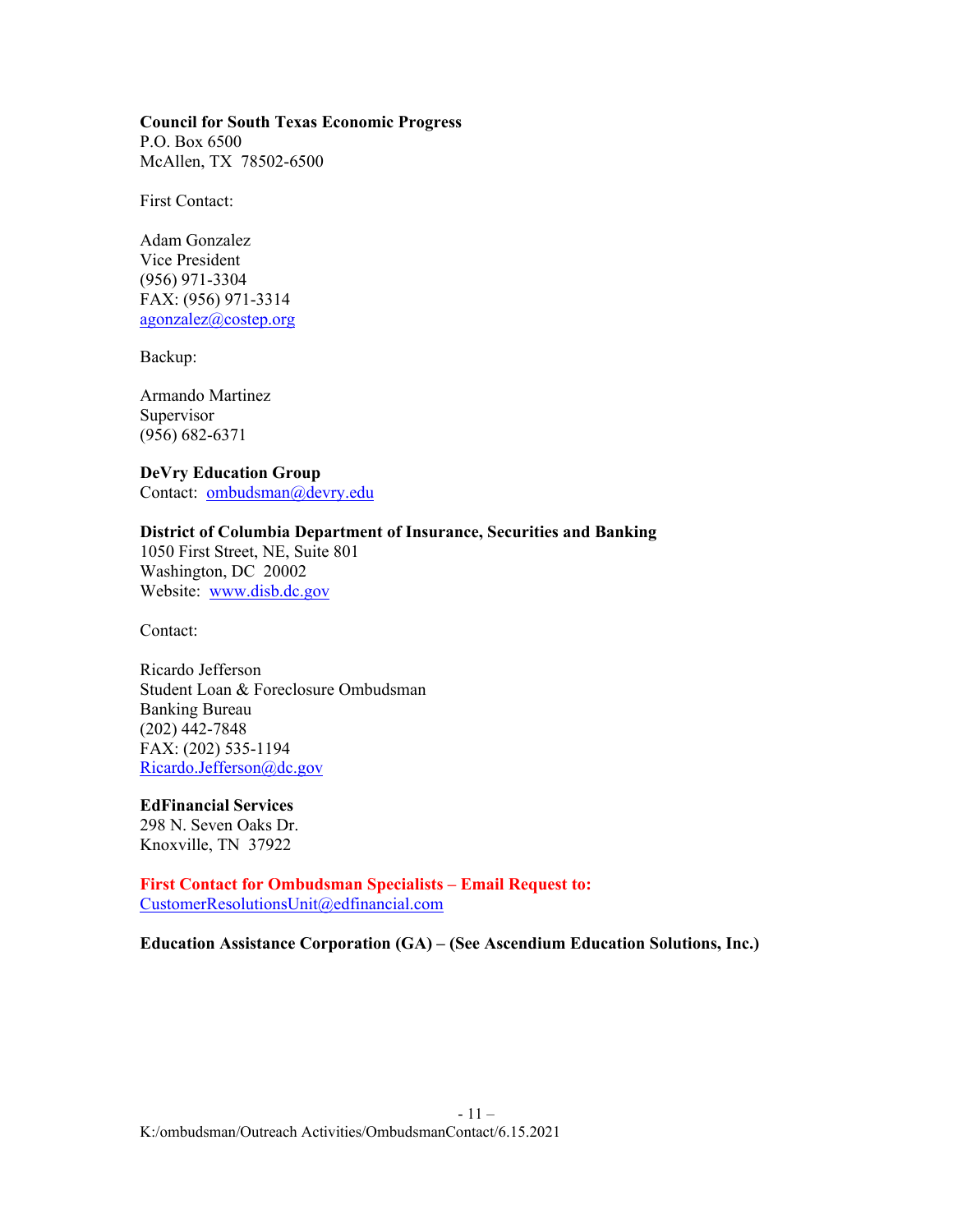**Educational Credit Management Corporation (ECMC) (Transitional Guaranty Agency-TGA) (GA), TSAC, EdFund/CSAC, CT, OSAC, VA, SCSEAA, ASA, College Assist, FAME, LOSFA, OCAP, RIHEAA, and MDHEWD** 111 Washington Avenue South Suite 1400 Minneapolis, MN 55401

## **Referral Contact**: [Ombudsman@ecmc.org](mailto:Ombudsman@ecmc.org)

# **For General inquiries and Research Cases Contact:**

Pam Esaw Supervisor, Complaint Management (651) 325-3211 FAX: (866) 421-4374 [pesaw@ecmc.org](mailto:pesaw@ecmc.org)

Trudy Swanson Research Resolution Specialist (651) 325-3628 FAX: (866) 735-0236 [tswanson@ecmc.org](mailto:tswanson@ecmc.org)

Patti Smith Research Resolution Specialist (651) 325-3787 FAX: (844) 878-3594 [pjsmith@ecmc.org](mailto:pjsmith@ecmc.org)

## **For Escalated Ombudsman Issues Contact:**

Diane Zitur Ombudsman (651) 325-3015 FAX: (866) 296-8795 [dzitur@ecmc.org](mailto:dzitur@ecmc.org)

**Everest University & Corinthian Colleges (See Zenith)**

## **Finance Authority of Maine (FAME) (Maine GA) - (See ECMC)**

Jennifer Lanphear **(DC Team Leads Only)** (207) 620-3548 FAX: (207) 623-0095 [jlanphear@famemaine.com](mailto:jlanphear@famemaine.com)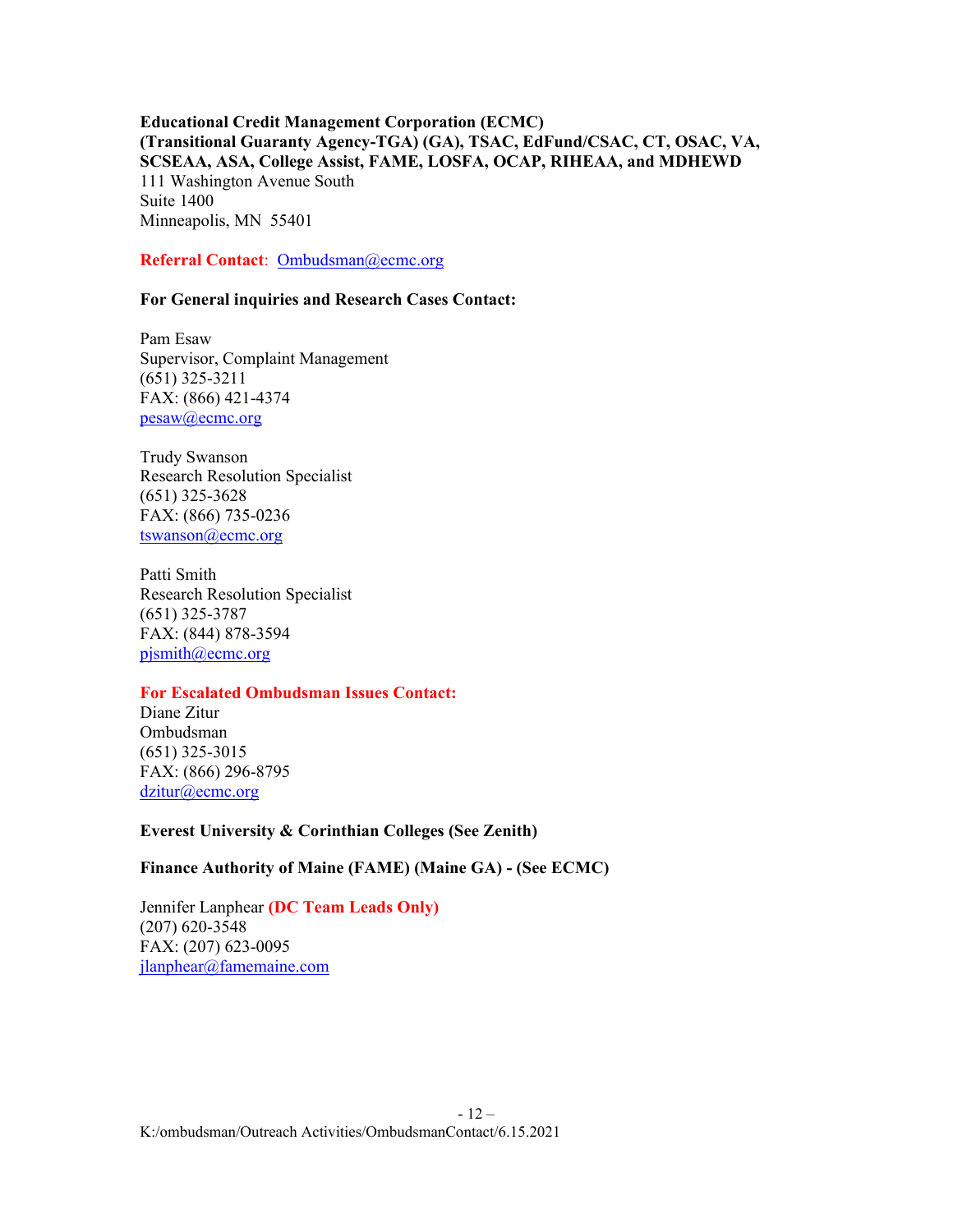**Florida Dept. of Education Office of Student Financial Assistance (FLOSFA) (GA)** 325 W. Gaines Street, Suite 1325 Tallahassee, FL 32399 FLOSFA Main # for defaulted borrowers: 800-366-3475

First Contact:

FLOSFA Ombudsman Intake Line (managed by Ascendium)

(833) 592-0048 FAX: (800) 749-8536 OSFAOmbudsman@ascendiumeducation.org

Back-up:

Hayden Lawver Ombudsman Intake Specialist (833) 592-0048 FAX: (800) 749-8537 [hayden.lawver@ascendiumeducation.org](mailto:hayden.lawver@ascendiumeducation.org)

# **Georgia Higher Education Assistance Corporation (GA) – Also contact for Georgia Student Finance Commission (GSFC)** 2082 East Exchange Place, Suite 220

Tucker, GA 30084

Contact:

Patricia Hairston Regulatory Management/Compliance Ombudsman (770) 724-9150 FAX: (770) 724-9170 [pat@gsfc.org](mailto:pat@gsfc.org)

# **Georgia Student Finance Commission (GSFC) – (See GHEA)**

# **Grand Canyon University**

Contact:

Chris Linderson (602) 639-6653 [Chris.linderson@gcu.edu](mailto:Chris.linderson@gcu.edu)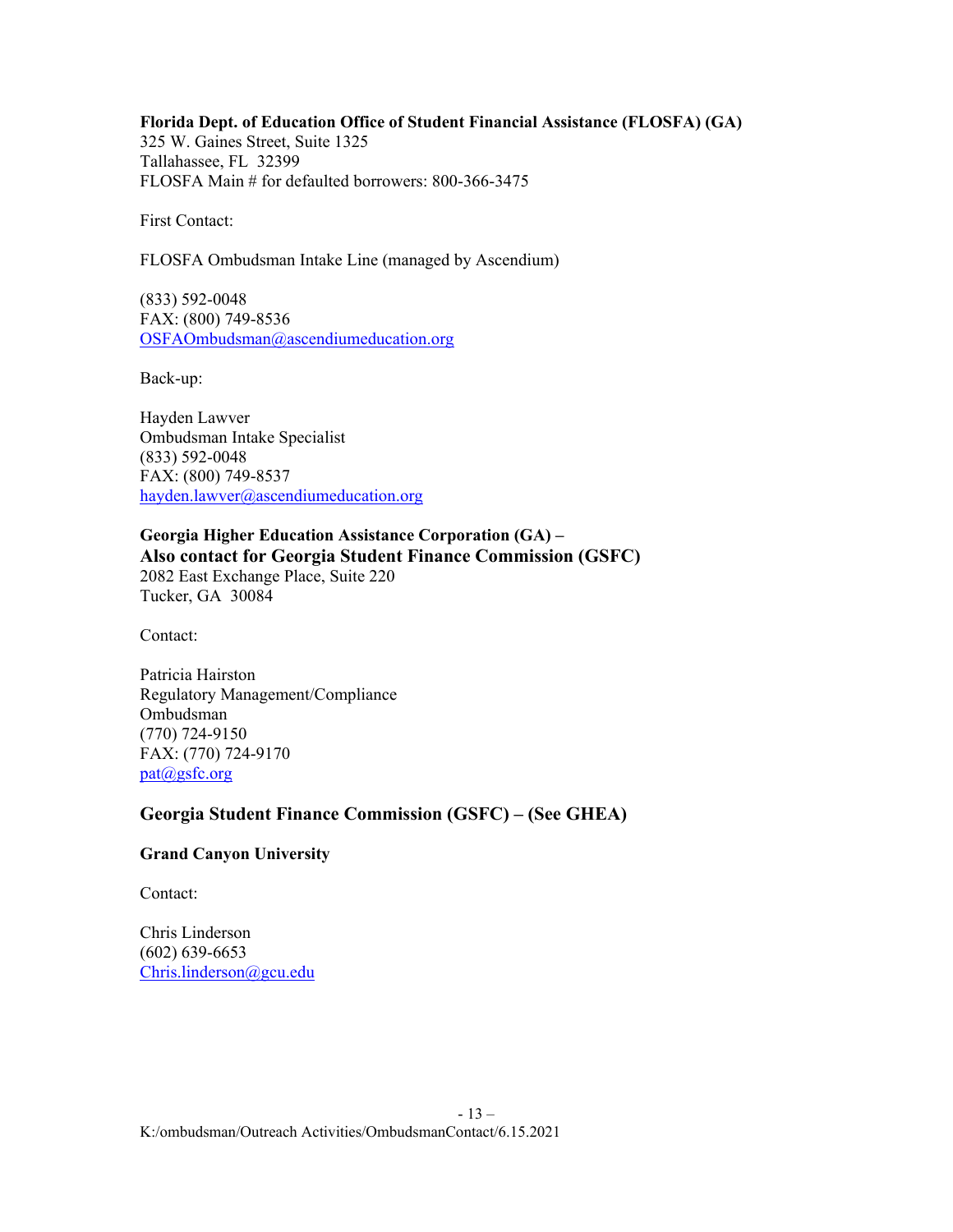# **Granite State (See New Hampshire Higher Education)**

**Great Lakes Educational Loan Services, Inc.**  2401 International Lane Madison, WI 53704-3192 [www.mygreatlakes.org](http://www.mygreatlakes.org/)

# **Borrower Services Contact: (800) 236-4300; Email: [BorrowerServices@glhec.org](mailto:BorrowerServices@glhec.org)**

Escalated Contact for Borrowers and Ombudsman Specialists: (866) 348-0708 FAX: (866) 451-1183 [greatlakesservicingombudsman@glhec.org](mailto:greatlakesservicingombudsman@glhec.org)

# **Great Lakes Higher Education Guaranty Corporation (GA) – (See Ascendium Education Solutions, Inc.)**

#### **HSBC Bank USA** 2929 Walden Avenue

Depew, NY 14043

Contact:

Debbie Tymorek Senior Vendor Business Liaison – Business Services (HOST) (716) 841-6531 FAX: (716) 841-5094 [debbie.tymorek@us.hsbc.com](mailto:debbie.tymorek@us.hsbc.com)

# **Illinois Attorney General Office**

100 W. Randolph St.,  $12^{th}$  Floor Chicago, IL 60601

Contact:

Joseph Sanders Student Loan Ombudsman Supervising Attorney Consumer Protection Division (312) 814-6796 [JSanders@atg.state.il.us](mailto:JSanders@atg.state.il.us)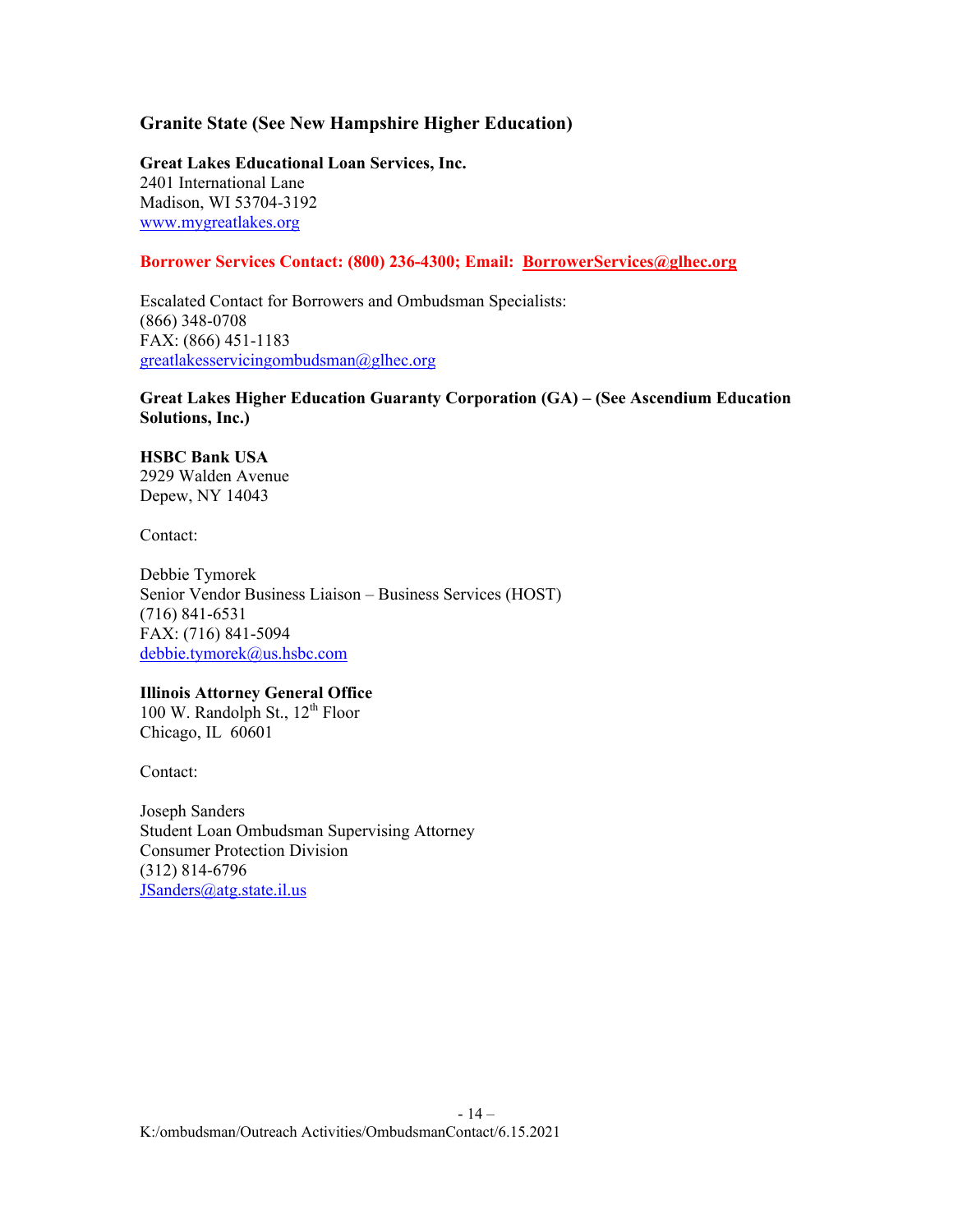#### **Illinois Student Assistance Commission**

1755 Lake Cook Road Deerfield, IL 60015-5209

Contact:

Susan Kenik Manager, Lender Services (800) 477-4411 x18633 FAX: (847) 831-8549 [Sue.Kenik@illinois.gov](mailto:Sue.Kenik@illinois.gov)

# **Iowa Student Loan (Servicer) (See Aspire Servicing Center)**

**K-2 Financial**

Contact:

Brian Nelson (302) 998-7565

# **IMPORTANT NOTE: Please direct customers to Conduent is the exclusive servicer for K-2 Financial. Brian should ONLY be contacted if an issue comes up that Conduent CANNOT resolve.**

**Kaplan University** 900 North Point Parkway, Suite 250 Alpharetta, GA 30005

# **Kaplan Higher and Professional Education (KHPE): Kaplan University (All Locations), Bauder College, Mount Washington College**

Contact:

Jorge Lopez (954) 512-5245 [jlopez6@purdueglobal.edu](mailto:jlopez6@purdueglobal.edu)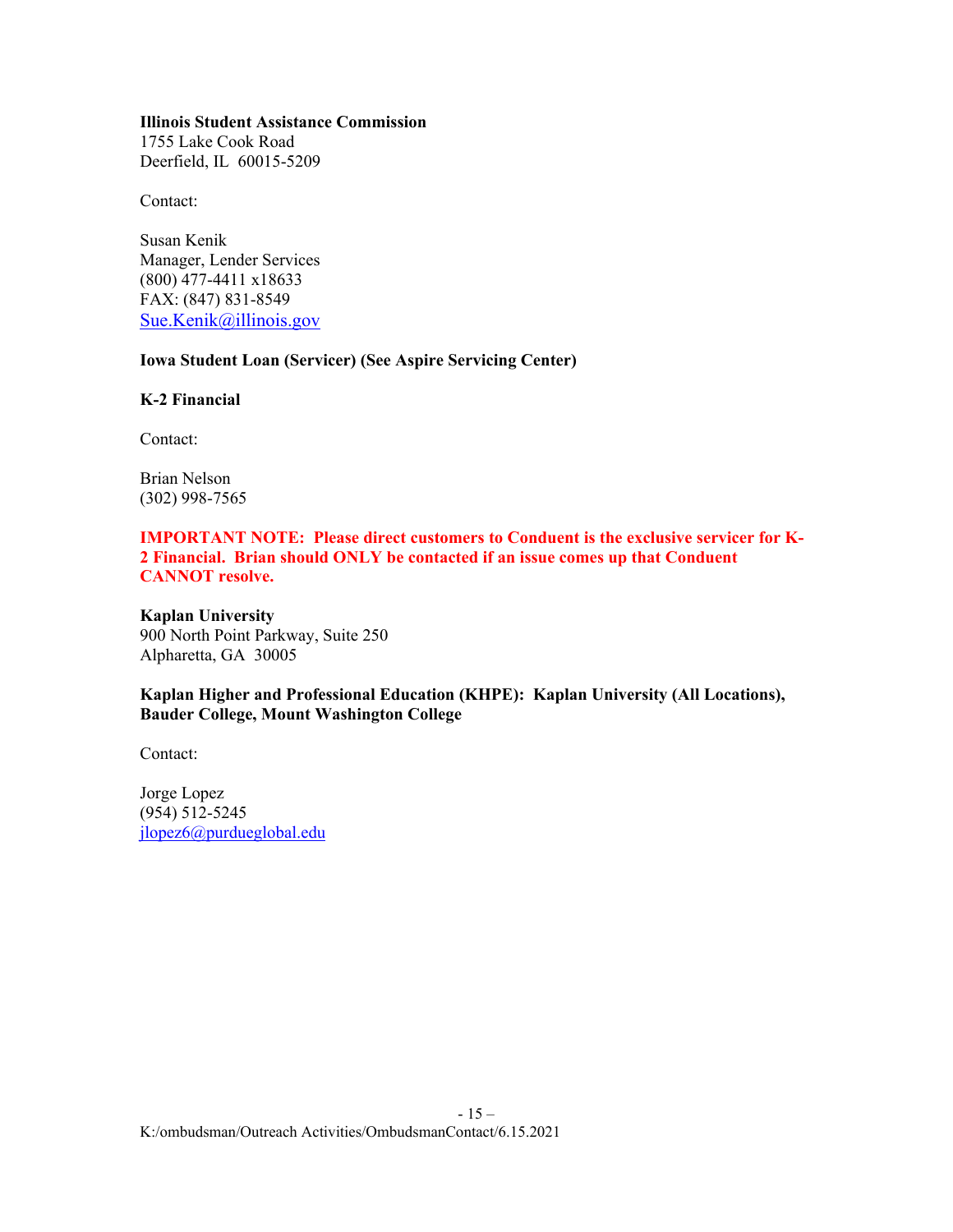**Kaplan Higher Education Campuses (KHEC) – pending sale to Education Corporation of America (ECA): Kaplan University (All Locations), Kaplan Career Institute (All Locations), TESST College of Technology (All Locations), Texas School of Business (All Locations**

Contact:

Marta Maldonado Federal Regulations Manager (770) 316-0239 **(SEND ALL REQUESTS VIA EMAIL)** FAX: (866) 422-0984 [mmaldonado@khec.com](mailto:mmaldonado@khec.com) or [marta.maldonado@ecacolleges.com](mailto:marta.maldonado@ecacolleges.com)

**Kentucky Higher Education Assistance Authority (KHEAA) (GA) – (New Jersey Higher Education Student Assistance Authority)** P.O. Box 798 Frankfort, KY 40602

First Contact:

Elaine Brumback Ombudsman (502) 696-7278 FAX: (502) 696-7230 [ebrumback@kheaa.com](mailto:ebrumback@kheaa.com)

#### **Kentucky Higher Education Student Loan Corporation**

10180 Linn Station Road Louisville, KY 40224-0266

First Contact:

Elaine Brumback Ombudsman (502) 696-7278 FAX: (502) 696-7230 [ebrumback@kheaa.com](mailto:ebrumback@kheaa.com)

# **KeyBank NA**

4910 Tiedeman Road Brooklyn, OH 44144

Erin Rose VP Third Party Management **(Private Loan Contact for Ombudsman Specialist Only)** (617) 993-3004 Fax: (216) 370-9136 [erin\\_rose@keybank.com](mailto:erin_rose@keybank.com) **BORROWER CONTACT: (**877) 593-6608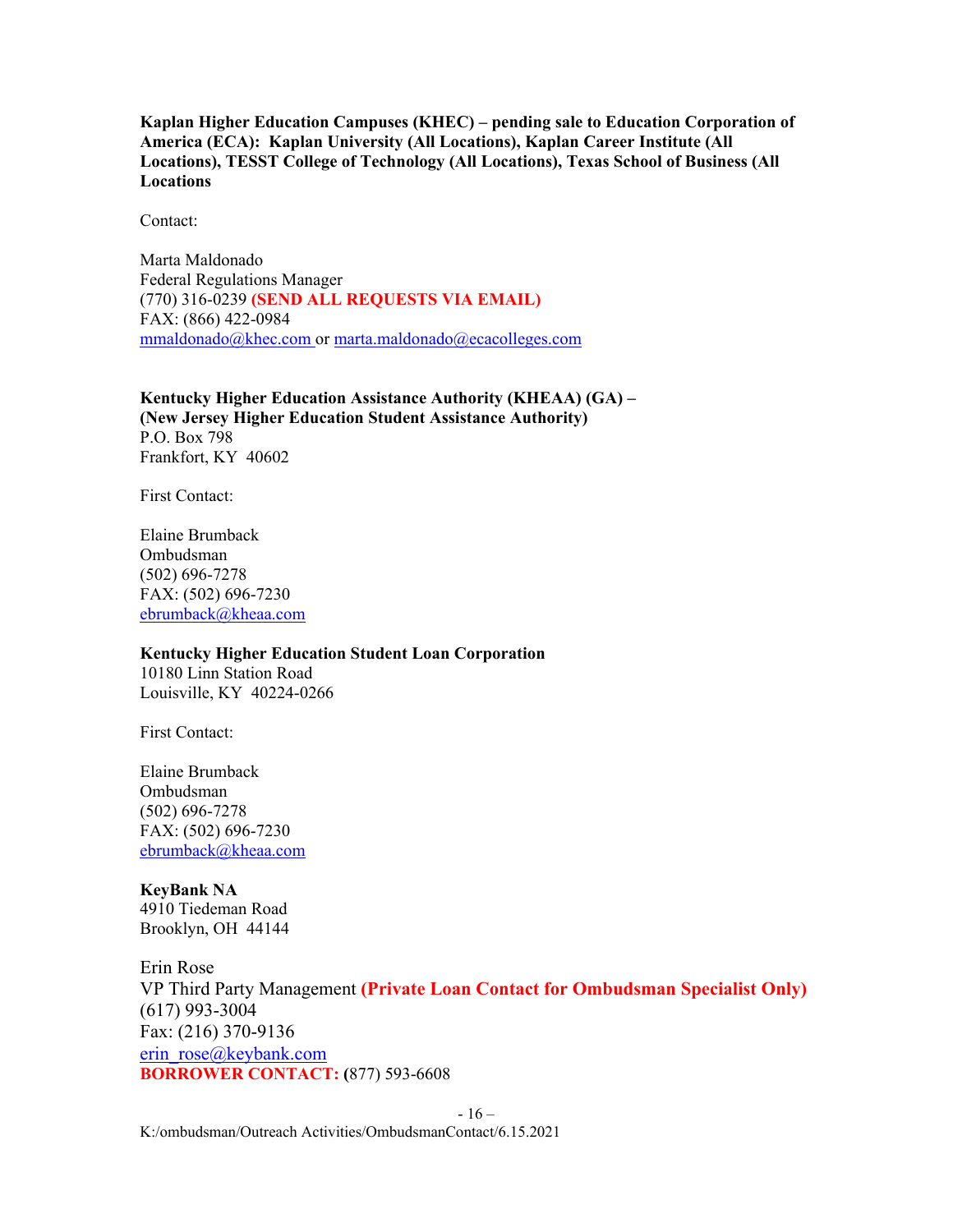**Louisiana Office of Student Financial Assistance (GA) (See ECMC)**

**Massachusetts Educational Finance Authority (MEFA)**  160 Federal Street,  $4<sup>th</sup>$  Floor Boston, MA 02110

# **PRIVATE LOAN CONTACT**

Zarah Masales-Tringali, Director of Portfolio Servicing (617) 993-3004 Fax: (216) 370-9136 [erin\\_rose@keybank.com](mailto:erin_rose@keybank.com)

**Michigan Guaranty Agency (GA)** P.O. Box 30047 Lansing, MI 48909

**For overnight mailing:** 7285 Parsons Drive, Lansing, MI 48821

TOLL FREE NUMBER: (800) 642-5626

Contact:

Dan Mullin, M.B.A Operations Specialist (517) 335-7416 FAX: (517) 335-7449 [mullind@michigan.gov](mailto:mullind@michigan.gov)

# **Minnesota Office of Higher Education**

1450 Energy park Drive, Suite 350 St. Paul, MN 55108 ohe.state.mn.us

Contact:

Betsy Talbot Manager, Institutional Registration & Licensing (651) 259-3965 FAX: (651) 797-1664 [Bestsy.talbot@state.mn.us](mailto:Bestsy.talbot@state.mn.us)

# **Missouri Department of Higher Education & Workforce Development – (See ECMC)**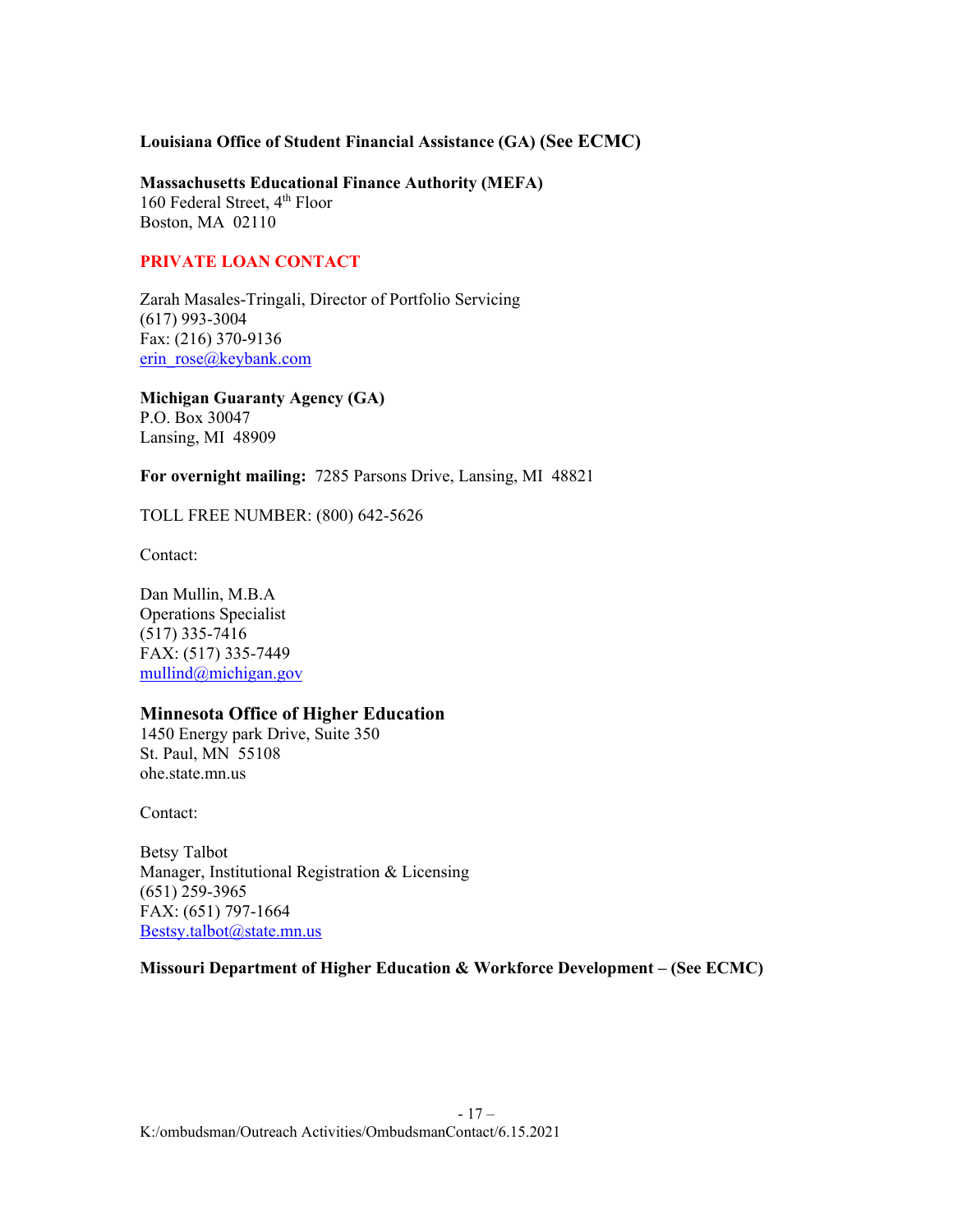#### **Missouri Higher Education Loan Authority (MOHELA)**

633 Spirit Drive Chesterfield, MO 63005-1243

First Contact:

Richard Johnson **MOHELA** Customer Advocacy Team Specialist (636) 733-3700 ext. 3631 [richardj@mohela.com](mailto:richardj@mohela.com)

Backup:

Austin Jones MOHELA Customer Advocacy Team Supervisor (636)733-3700 ext. 3627 [austinj@mohela.com](mailto:austinj@mohela.com) 

## **Montana Guaranteed Student Loan Program (GA)**

2500 Broadway Helena, MT 59620-3101

Contact:

Ted Broderick (406) 444-6594 FAX: (406) 444-1869 [tbroderick@montana.edu](mailto:tbroderick@mgslp.state.mt.us)

#### **Morgan-Chase, J.P.**

900 Stewart Avenue, 5<sup>th</sup> Floor Garden City, NY 11530

First Contact:

Annemarie Detommaso (516) 745-3255 FAX: (516) 745-4556 [annemarie.detommaso@chase.com](mailto:Ernest.Schroeder@chase.come)

Backup: (866) 401-9739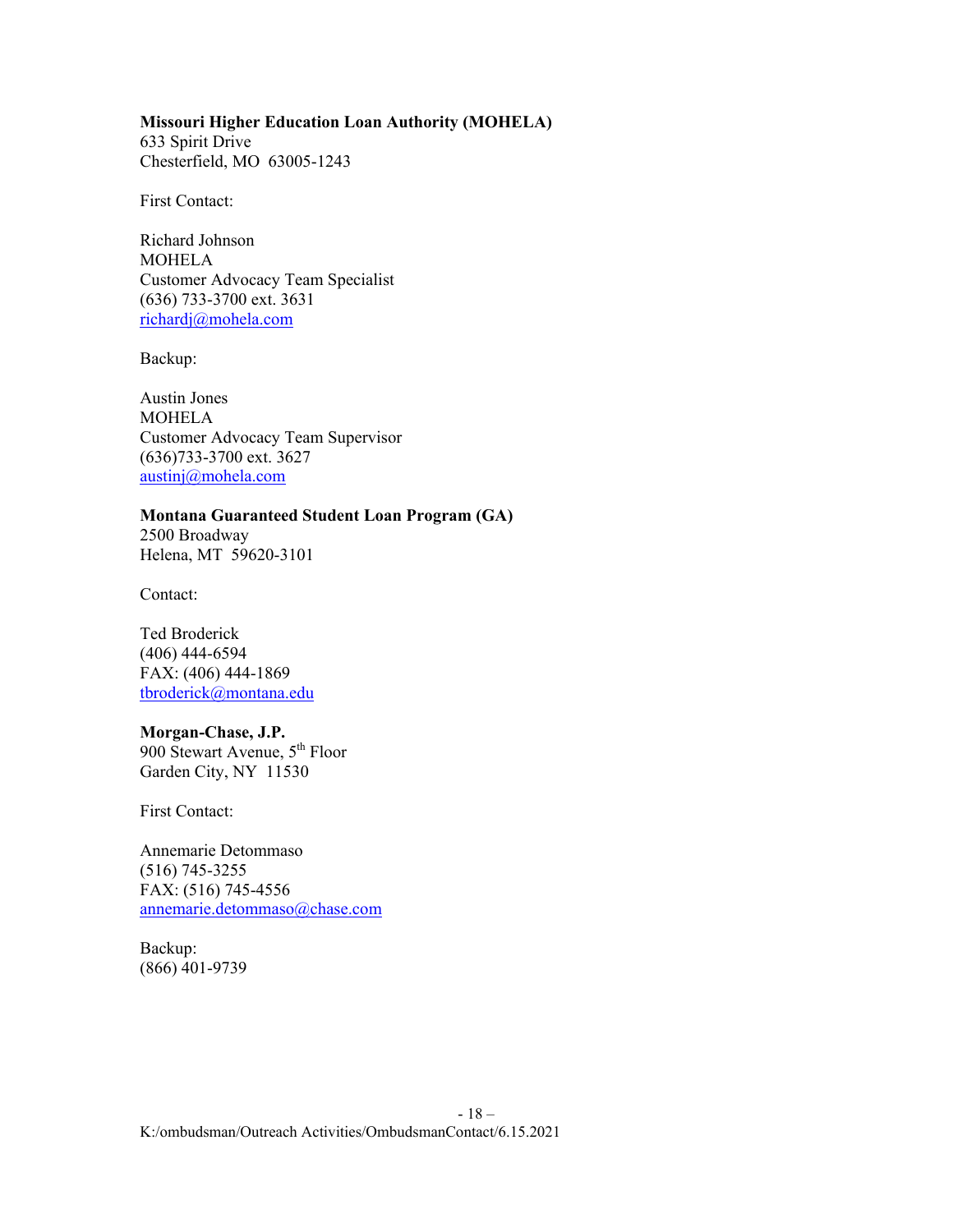#### **National Council of Higher Education Resources**

1050 Connecticut Avenue, NW #65793 Washington, DC 20035

Contact:

Vicki Shipley Senior Advisor Direct Line: (202) 721-1182 FAX: (866) 756-0685 [vshipley@ncher.us](mailto:vshipley@ncher.us)

#### **National Student Clearinghouse**

2300 Dulles Station Blvd, Suite 300 Herndon, VA 20171

Contact:

George Levathes VP, Compliance and Education Finance Industry Relations (703) 742-4206 FAX: (703) 742-4236 [levathes@studentclearinghouse.org](mailto:levathes@studentclearinghouse.org) 

# **National Student Loan Program (NSLP)**

1300 O Street P.O. Box 82507 Lincoln, NE 68501-2507

## **For Borrowers: (800) 735-8778 ext. 6380**

## **For Ombudsman Specialists Only:**

First Contact:

Pam Beckmann Senior Associate Ombudsman (800) 735-8778 ext. 6824 FAX: (402) 479-6762 [Pamb@nslp.org](mailto:Pamb@nslp.org)

Back-up:

Vicki Fink (800) 735-8778 ext. 6884 FAX: (402) 479-6762 [vickif@nslp.org](mailto:vickif@nslp.org)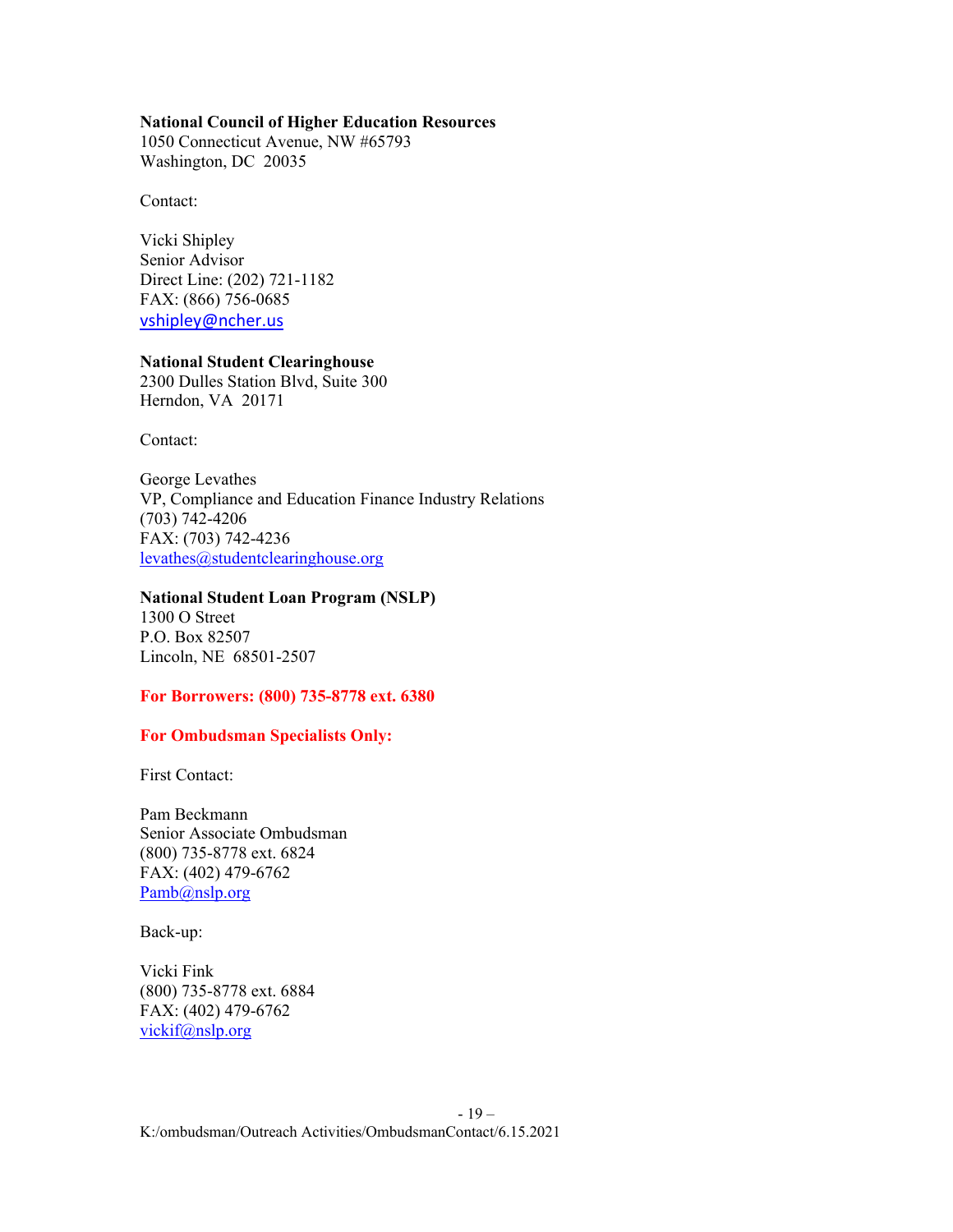Stephanie Sargent (800) 735-8778 ext. 6853 FAX: (402) 479-6762 [stephanies@nslp.org](mailto:stephanies@nslp.org)

## **Navient (Servicer for non-defaulted borrowers only)**

Office of the Customer Advocate P.O. Box 4200 Wilkes-Barre, PA 18773-4200

First Contact:

## **FOR BORROWERS WHO HAVE NOT TALKED WITH NAVIENT CUSTOMER SERVICE:**

(888) 272-5543

## **FOR BORROWERS WHO HAVE TALKED WITH NAVIENT CUSTOMER SERVICE:**

(888) 545-4199 [advocate@navient.com](mailto:advocate@navient.com)

FOR SPECIALISTS: [advocate@navient.com](mailto:advocate@navient.com) or (888) 545-4199

# **FOR SPECIALISTS: Escalate to Tracey or Angela with Team Lead approval only DO NOT GIVE ANGIE'S OR TRACEY'S NUMBER TO BORROWERS**

Angela Kamionka Director, Navient Office of the Customer Advocate Office: (570) 821-6040 FAX: (570) 821-4556 [Angela.M.Kamionka@navient.com](mailto:Angela.M.Kamionka@navient.com)

Back Up:

Tracey M. Keating Manager, Navient Office of the Customer Advocate (570) 821-4542 [Tracey.M.Keating@navient.com,](mailto:Tracey.M.Keating@navient.com)

Lisa Dowling Manager, Navient Office of the Customer Advocate (570) 200-6233 [Lisa.E.Dowling@navient.com](mailto:Lisa.E.Dowling@navient.com)

General Information about the defaulted loan: (866) 291-4403 Disputes anything about loan: (888)-545-4199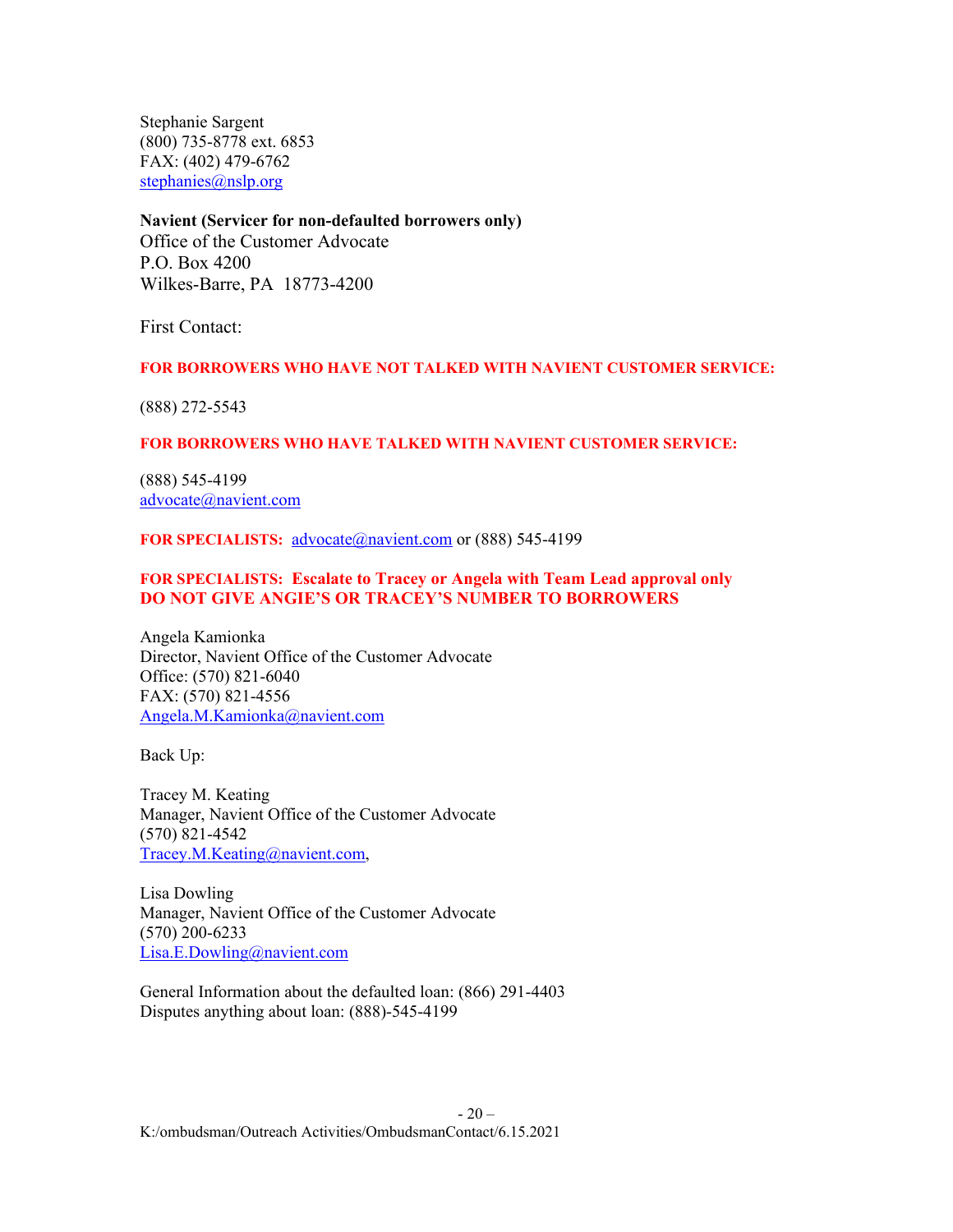**Navient Solutions Post Claim Assistance (Default servicing for Ascendium Education Solutions (formerly Great Lakes Higher Education Guaranty Corporation), NELA and USA Funds)** Post Claim Assistance

P.O. Box 9460, E2142 Wilkes-Barre, PA 18773-9460

First Contact:

Jim Trout **(OMBUDSMAN SPECIALIST ONLY)** (317) 578-6071 Jim.Trout@navient.com

Back Up:

Missy Dennany **(OMBUDSMAN SPECIALIST ONLY)** (317) 578-6208 FAX: (317) 595-1265 [Melissa.dennany@navient.com](mailto:Melissa.dennany@navient.com)

Backup:

Ascendium Ombudsman (866) 486-7410 [ombudsman@ascendiumeducation.org](mailto:ombudsman@ascendiumeducation.org)

Susan Feeney **(with Team Lead Approval only)** Research and Ombudsman Specialist (317) 806-1265 [SFeeney@ascendiumeducation.org](mailto:SFeeney@ascendiumeducation.org)

# **NELNET, Inc. (For Direct Loan and TPD Inquiries See United States Department of Education, ED-Nelnet**)

Attn: Solutions Center 121 S.  $13<sup>th</sup>$  Street Lincoln, NE 68508

**For Borrowers:**

Nelnet Customer Service Phone: (888) 486-4722 Nelnet Website: [www.nelnet.com](http://www.nelnet.com/) Nelnet Customer Email Address: [nelnetcustomersolutions@nelnet.net](mailto:nelnetcustomersolutions@nelnet.net)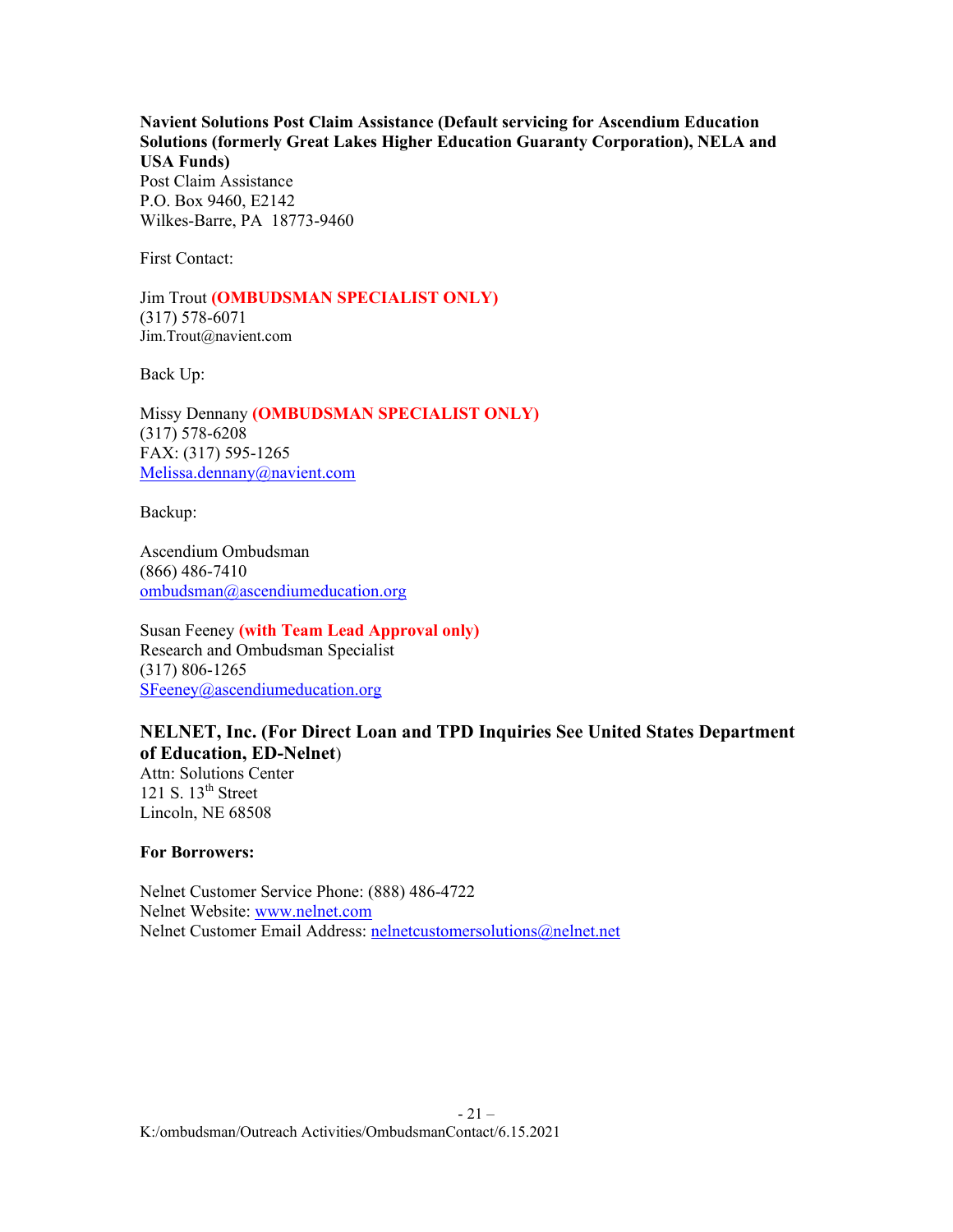## **For Ombudsman Representatives***:*

Nelnet Solutions Center Team Phone: (855) 376-3166 Email: [solutionscenter@nelnet.net](mailto:solutionscenter@nelnet.net) Fax: (877) 402-5816

# **Private Loan Inquiries:**

Christy Phillips, Director, Client Services Phone: (402) 458-2284 Email: [Christy.phillips@nelnet.net](mailto:Christy.phillips@nelnet.net)

**If you have any questions regarding whom you should contact or questions about Nelnet's underlying Ombudsman process you may contact Sam Buckner at (402) 323-4985 or Nichole Trovato at (402) 323-4995.**

# **Nevada Office of State Treasurer**

555 E. Washington Ave., Ste 5200 Las Vegas, NV 89101 [SLO@nevadatreasurer.gov](mailto:SLO@nevadatreasurer.gov)

Contact:

Evelyn Castro, MBA Student Loan Ombudsman (702) 486-3384 [ecastro@nevadatreasurer.gov](mailto:ecastro@nevadatreasurer.gov)

# **New Hampshire Higher Education Assistance Foundation (NHHEAF) (GA) (Granite State)**

First Contact:

Compliance Department 4 Barrell Court Concord, NH 03301 (603) 227-5380 FAX: (603) 227-5380 [ombudsman@NHHEAF.org](mailto:ombudsman@NHHEAF.org)

**New Jersey Higher Education Student Assistance Authority (GA) – (See KHEAA)**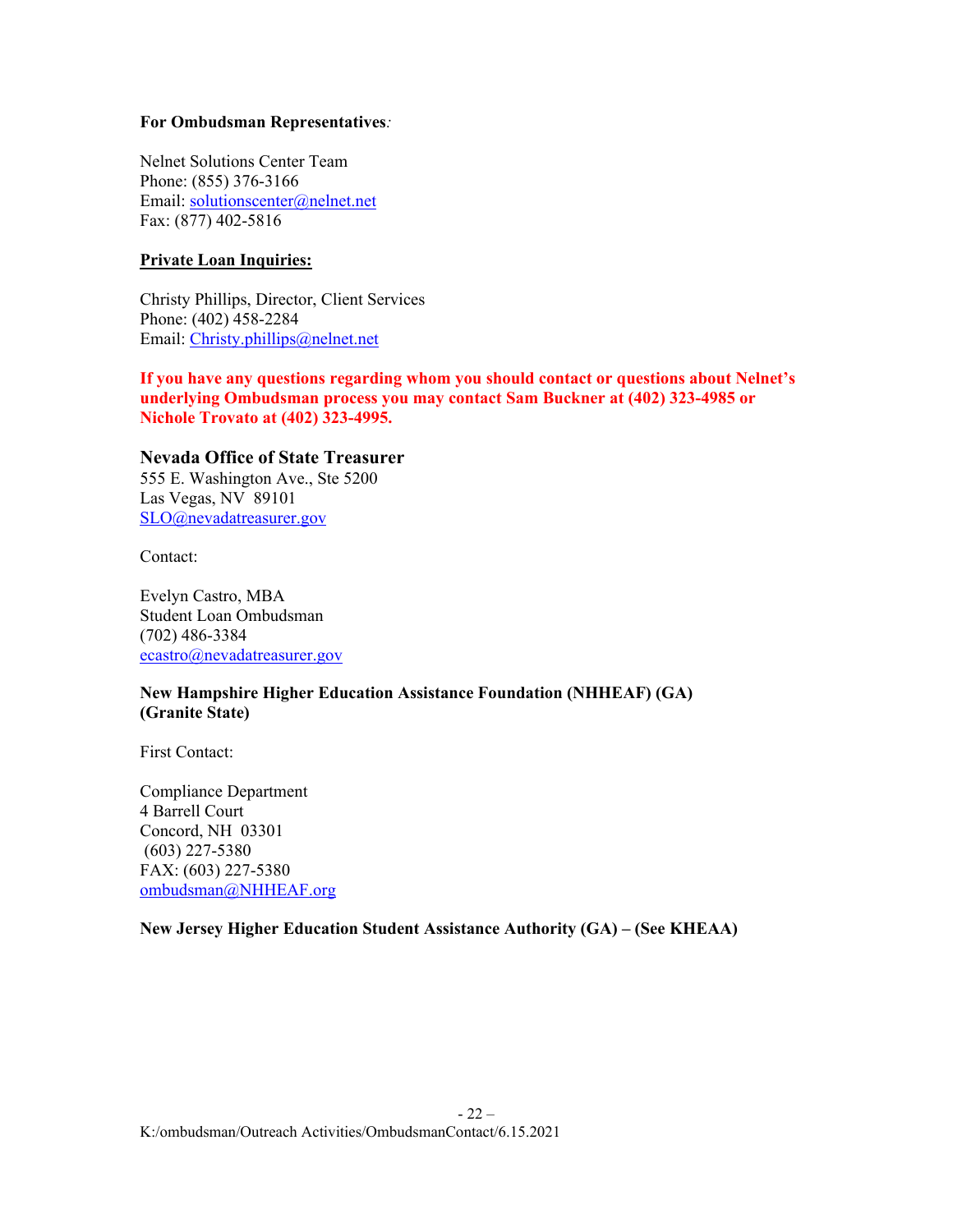**New Mexico Student Loan Guarantee Corporation** P.O. Box 92230 Albuquerque, NM 87199-2230

First Contact:

Beth Leeway (800) 279-3070 ext.1366 FAX :( 505) 344-3631 [leewayb@nmstudentloans.org](mailto:leewayb@nmstudentloans.org)

**New York State Higher Education Services Corporation (GA)** 99 Washington Avenue, 13<sup>th</sup> Floor

First Contact:

Albany, NY 12255

Corinne Biviano Office of the Ombudsman (866) 387-6123 [ombudsman@hesc.ny.gov](mailto:ombudsman@hesc.ny.gov)

### **PRIVATE LOAN CONTACT:**

Cheryl Fisher Supervising Attorney (518) 474-5592 [Cheryl.fisher@hesc.ny.gov](mailto:Cheryl.fisher@hesc.ny.gov)

**Next. Student** 1801 West Knudsen Drive Phoenix, AZ 85027 [http://www.next.student.com](http://www.nextstudent.com/)

First Contact:

Andrea Avila (623) 587-4271 FAX: (623) 879-5069 [aavila@next.student.com](mailto:aavila@nextstudent.com)

Backup:

Soo Zembala (800) 658-6801 x15025 [szembala@next.student.com](mailto:szembala@nextstudent.com)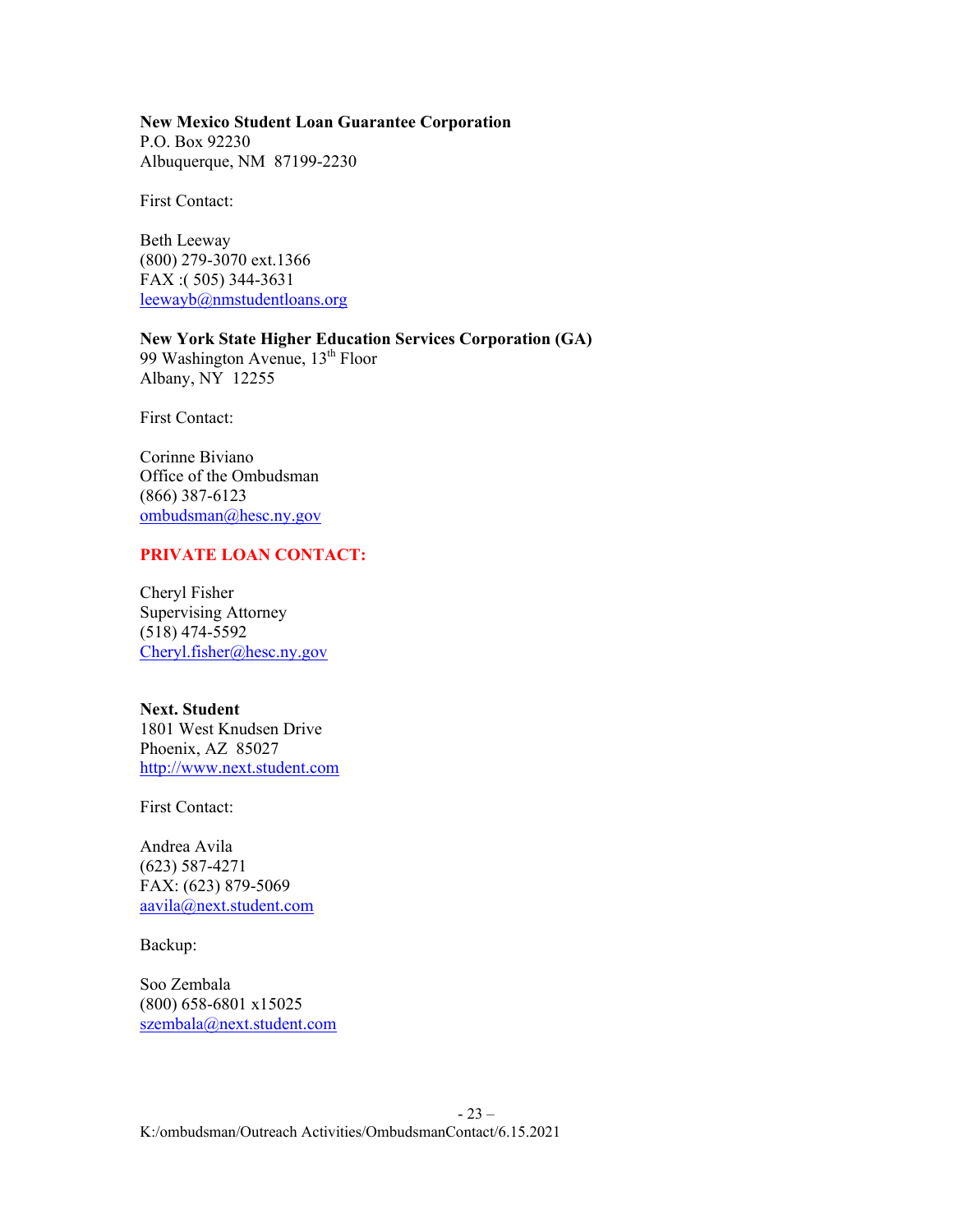<span id="page-23-0"></span>**North Carolina State Education Assistance Authority (GA)** P.O. Box 141002 RTP, NC 27709

Contact:

Terrence Scarborough NCSEAA Ombudsman (919) 695-8759 FAX: (919) 248-6660 [ombudsman@ncseaa.edu](mailto:ombudsman@ncseaa.edu)

**North Texas Higher Education Authority** 4381 W. Green Oaks Blvd., Suite 200 Arlington, TX 76016

Contact:

Paulette Walker Director of Loan Services (800) 366-4372 ext. 4120 FAX: (817) 792-7866 [pwalker@hescloans.com](mailto:pwalker@hescloans.com)

**Northwest Education Loan Association (See Ascendium Education Solutions; Navient Solutions Post Claim Assistance)**

# **Oklahoma College Assistance Program (GA) (SEE ECMC)**

Jaime Shelton **(DC TEAM LEADS ONLY)** Sr. Regulatory Compliance Specialist (405) 234-4281 FAX: (405) 234-4586 [jshelton@ocap.org](mailto:jshelton@ocap.org)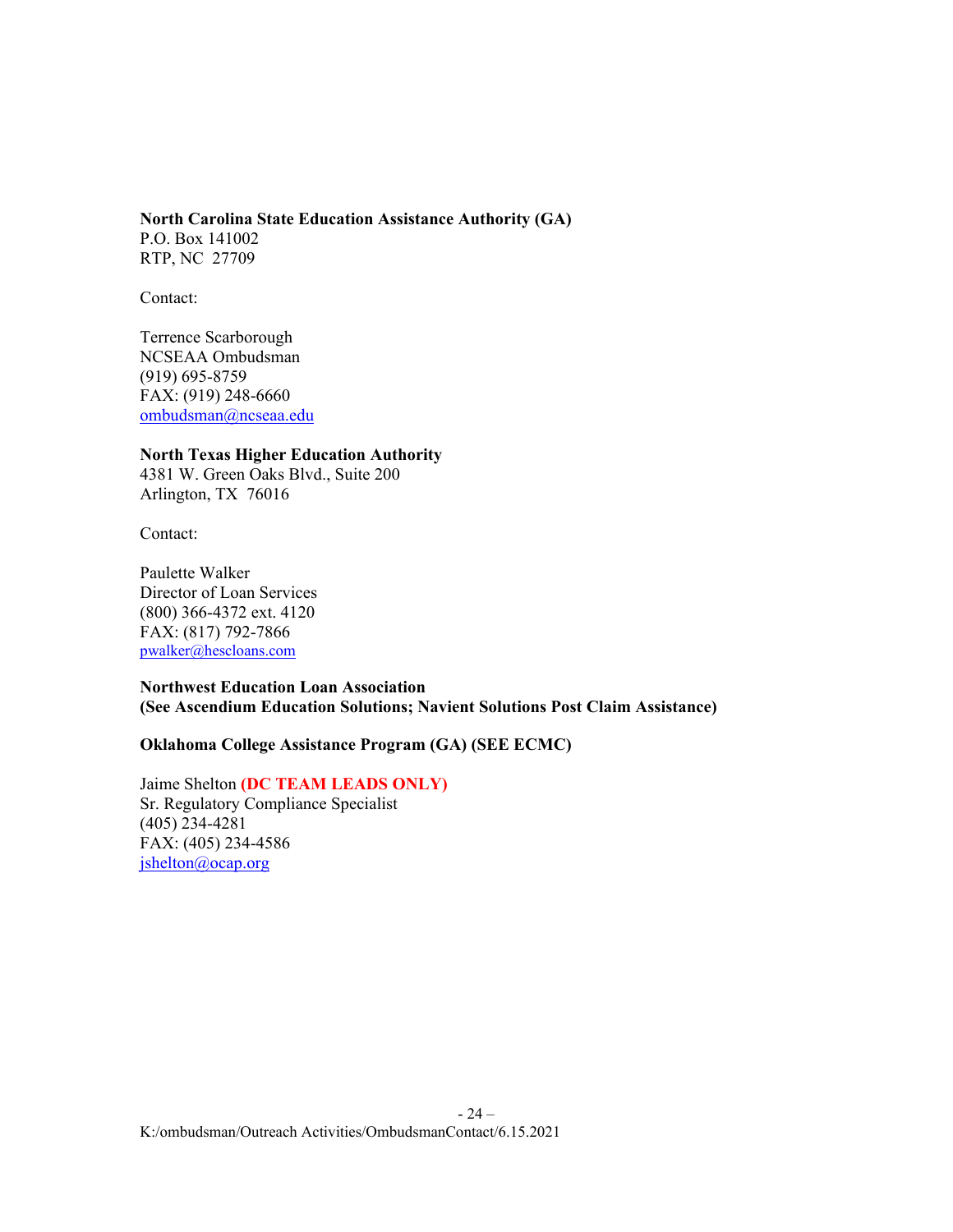#### **Oklahoma Student Loan Authority**

P.O. Box 18145 Oklahoma City, OK 73154

First Contact:

Amanda Dickey Loan Management Rep 111 (405) 556-9218 [adickey@osla.org](mailto:adickey@osla.org)

Back Up:

Sara Fansler Loan Management Rep 111 (405) 556-9254 [sfansler@osla.org](mailto:sfansler@osla.org)

Ashley Basile Loan Management Rep 111 (405) 556-9213

Mary Anne Evans VP - Loan Management (405) 556-9232 FAX: (405) 556-9255 [mevans@osla.org](mailto:mevans@osla.org)

# **FFELP Customers and FFELP Borrowers: (800) 456-6752**

# **Panhandle-Plains Student Loan Center**

 $1403$   $23<sup>rd</sup>$  Street Canyon, TX 79015

First Contact:

Nancy McKinney Business Analyst (806) 324-4154 or (800) 736-5727 ext. 4154 FAX: (806) 655-3669 [nancym@ppslc.org](mailto:susiem@ppslc.org)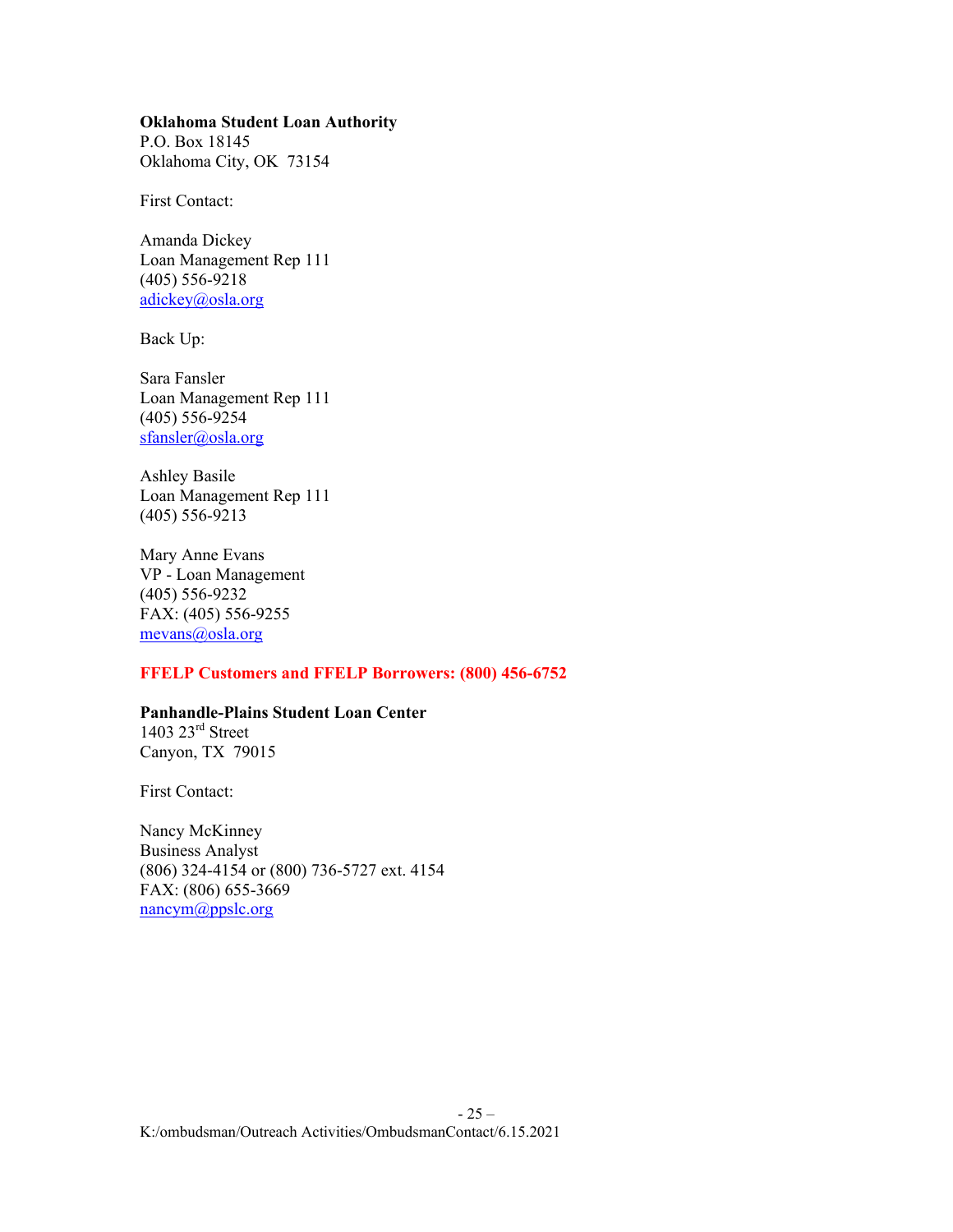Backup:

Jimmy Parker Executive Vice President (806) 324-4115 (800) 736-5757 ext. 4117 FAX: (806) 655-3669 [jimmyp@ppslc.com](mailto:amys@ppslc.com)

# **Paul Mitchell the School – Ogden**

Kathy Wright [katyw@ogden.paulmitchell.edu](mailto:katyw@ogden.paulmitchell.edu)

**Pennsylvania Higher Education Assistance Agency (PHEAA) (GA) American Education Services (AES)**  1200 North 7<sup>th</sup> Street Harrisburg, PA 17102

Contact: [aesombudsman@aessuccess.org](mailto:aesombudsman@aessuccess.org)

Back Up:

Toll Free: (800) 443-0646, option 6

#### **PNC Bank, National Association**

2600 Liberty Avenue, Suite 200 Pittsburg, PA 15222

Contact:

Cindy Magdinec VP Operations Manager (412) 762-7211 [Cynthia.magdinec@pnc.com](mailto:Cynthia.magdinec@pnc.com)

#### **R&B Receivables Management, Inc.**

860 Northpoint Blvd. Waukegan, IL 60087

Contact:

Toni Payne Default Aversion Manager (847) 887-8508 FAX: (847) 887-8501 [tpayne@randbreceivables.com](mailto:tpayne@randbreceivables.com)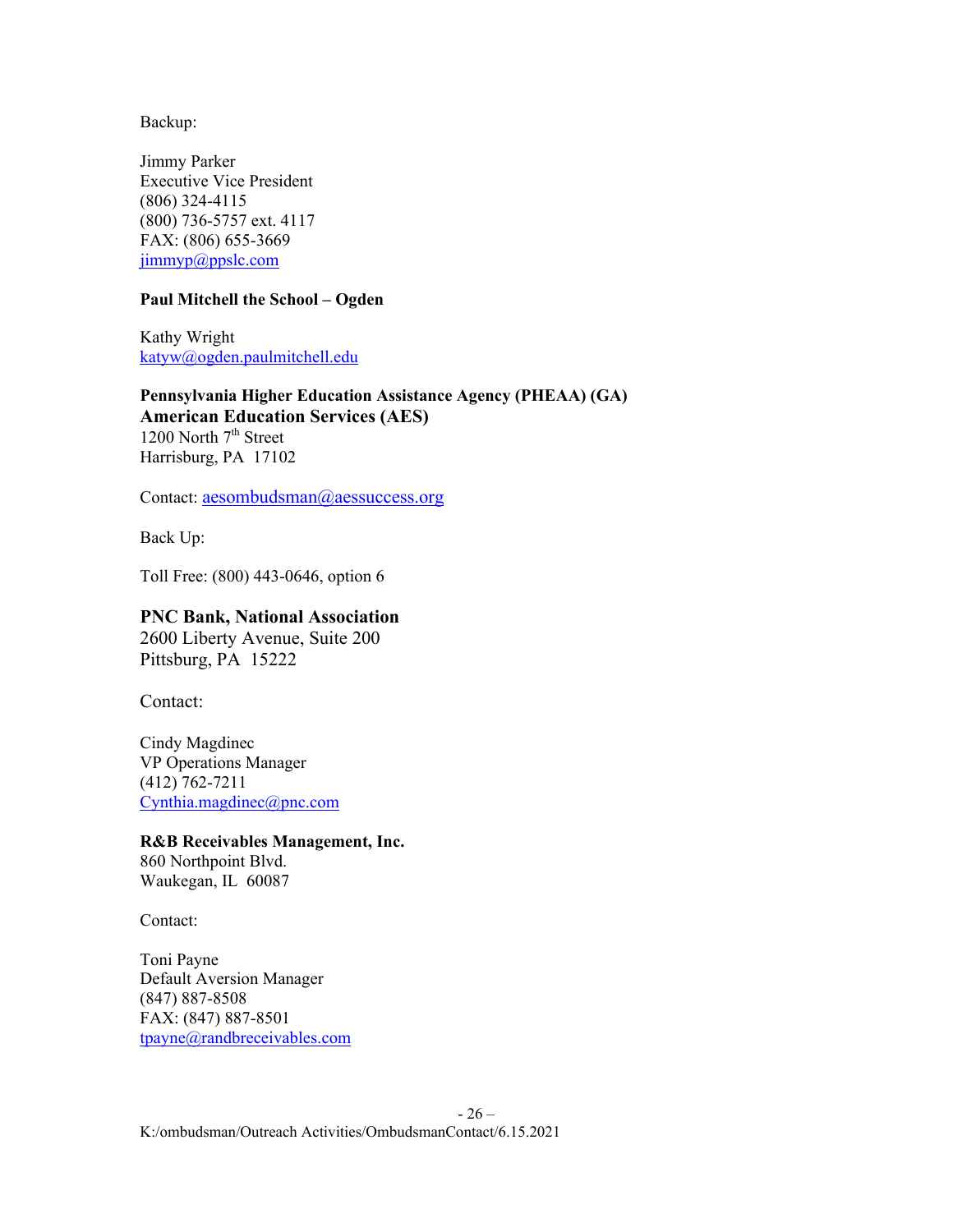#### **Rhode Island Higher Education Assistance Authority (GA) - (See ECMC)**

**Sallie Mae (Servicer for non-defaulted borrowers only) (New Private Loans)** Office of the Customer Advocate P.O. Box 3349 Wilmington, DE 19804-4349

First Contact:

# **FOR BORROWERS WHO HAVE NOT TALKED WITH SALLIE MAE CUSTOMER SERVICE**

**(800) 472-5543**

# **FOR BORROWERS WHO HAVE TALKED WITH SALLIE MAE CUSTOMER SERVICE**

**[customeradvocate@salliemae.com](mailto:customeradvocate@salliemae.com) or (855) 563-5633**

**For Specialists: [customeradvocate@salliemae.com](mailto:customeradvocate@salliemae.com) or (855) 563-5633**

**For Specialists: Escalate to Sheri or JoEllen with Team Lead approval only**

#### **PLEASE DO NOT GIVE SHERI'S OR JOELLEN'S NUMBER TO BORROWERS**

First Contact:

Sheri Jenkins Manager, Sallie Mae Office of the Customer Advocate (302) 283-2932 [Sheri.Jenkins@salliemae.com](mailto:Sheri.Jenkins@salliemae.com)

Back Up:

JoEllen McCauler Director, Sallie Mae Office of the Customer Advocate (302) 283-4065 [JoEllen.McCauley@salliemae.com](mailto:JoEllen.McCauley@salliemae.com)

#### **South Carolina State Education Assistance Authority (See ECMC)**

**South Carolina Student Loan Corporation (SCSLC)** P.O. Box 102405 Columbia, SC 29224

**Note: FFELP Loans are being serviced by Nelnet. Private Loans are originated by SCSLC and serviced by Firstmark Servicing. State-funded South Carolina Teacher Loan Program loans are originated by SCSLC and serviced by FirstMark Servicing.**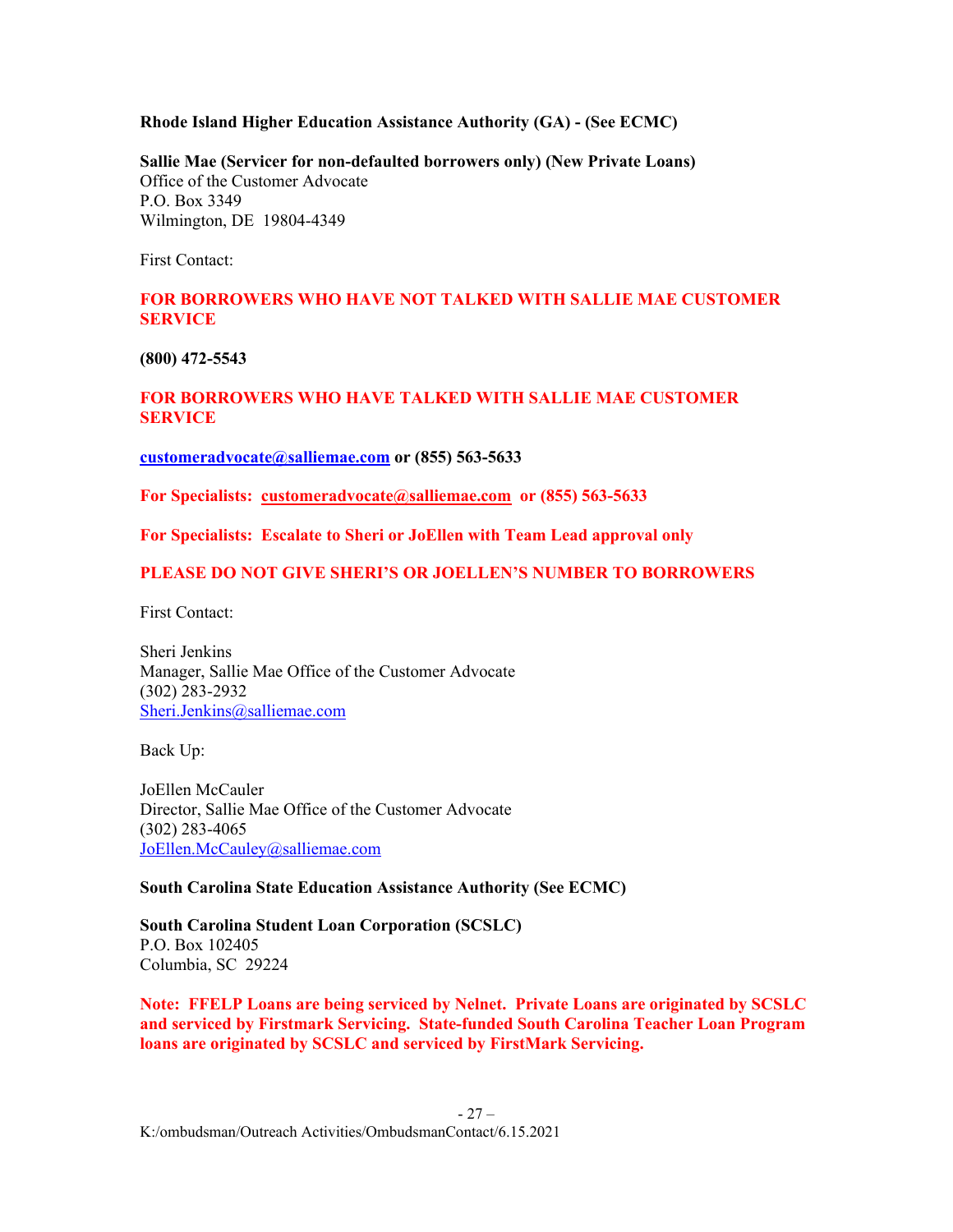Contact:

Cheryl Hughes Compliance Officer, Risk Management (803) 612-5030 [chughes@scstudentloan.org](mailto:chughes@scstudentloan.org)

**Southwest Student** (Navient Servicer for non-defaulted borrowers only)

**State Council of Higher Education for Virginia** 101 N.  $14<sup>th</sup>$  Street,  $9<sup>th</sup>$  Floor, James Monroe Building Richmond, VA 23219

Contact:

Scott W. Kemp Student Loan Advocate Office of the Qualified Education Loan Ombudsman (804) 786-2832 Mobile: (804) 652-9188 FAX: (804) 225-2604 [scottkemp@schev.edu](mailto:scottkemp@schev.edu) [www.schev.edu/studentloan](http://www.schev.edu/studentloan)

#### **Student Assistance Foundation of Montana**

2500 Broadway Helena, MT 59601

First Contact:

[FFELOmbudsman@safmt.org,](mailto:FFELOmbudsman@safmt.org) (406) 495-7318

Back Up:

Thad Houdeshell Contact Center Supervisor (406) 495-7318/7313 [thoudeshell@safmt.org](mailto:thoudeshell@safmt.org)

Aimee Muffick Servicing Operations Manager (406) 495-7318/7313 [amuffick@safmt.org](mailto:amuffick@safmt.org)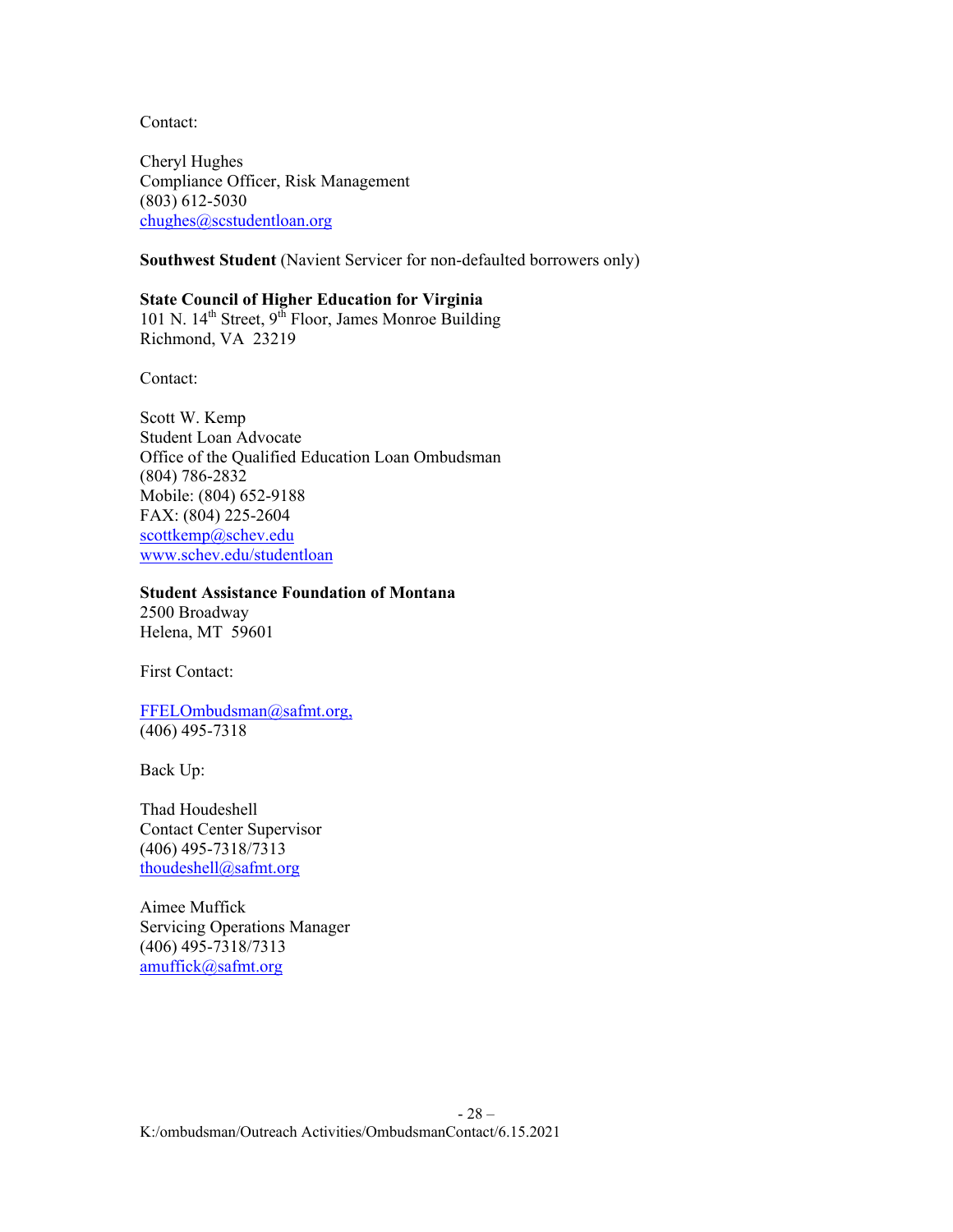#### **State University of New York**

Contact:

Chris Whalen **(OMBUDSMAN SPECIALISTS ONLY)** Associate Director, SUNY Student Loan Center (518) 525-2636

#### **Strayer University**

First Contact:

Mr. James Foster Strayer University Ombudsman (703) 713-3684

## **Student Loan Finance Corporation**

 $105$  1<sup>st</sup> Avenue, SW Aberdeen, SD 57401

Contact:

Spencer Aberle (605) 622-4531 [spencera@slfc.org](mailto:spencera@slfc.org)

**Student Loan Guaranty Foundation of Arkansas (GA) – (See Ascendium Education Solutions)**

**Student Loans of North Dakota**  1200 Memorial Hwy Bismarck, ND 58504

# **PRIVATE LOAN CONTACT:**

Wally Erhardt **Director** (701) 328-5654 werhardt@nd.gov

#### **SunTrust (Consolidation Issues)**

**Contacts below are for FSA/Ombudsman employees ONLY. Do not provide contacts below to borrowers.** 

Tonya Smith (804) 319-4893 [tonya.smith@suntrust.com](mailto:tonya.smith@suntrust.com)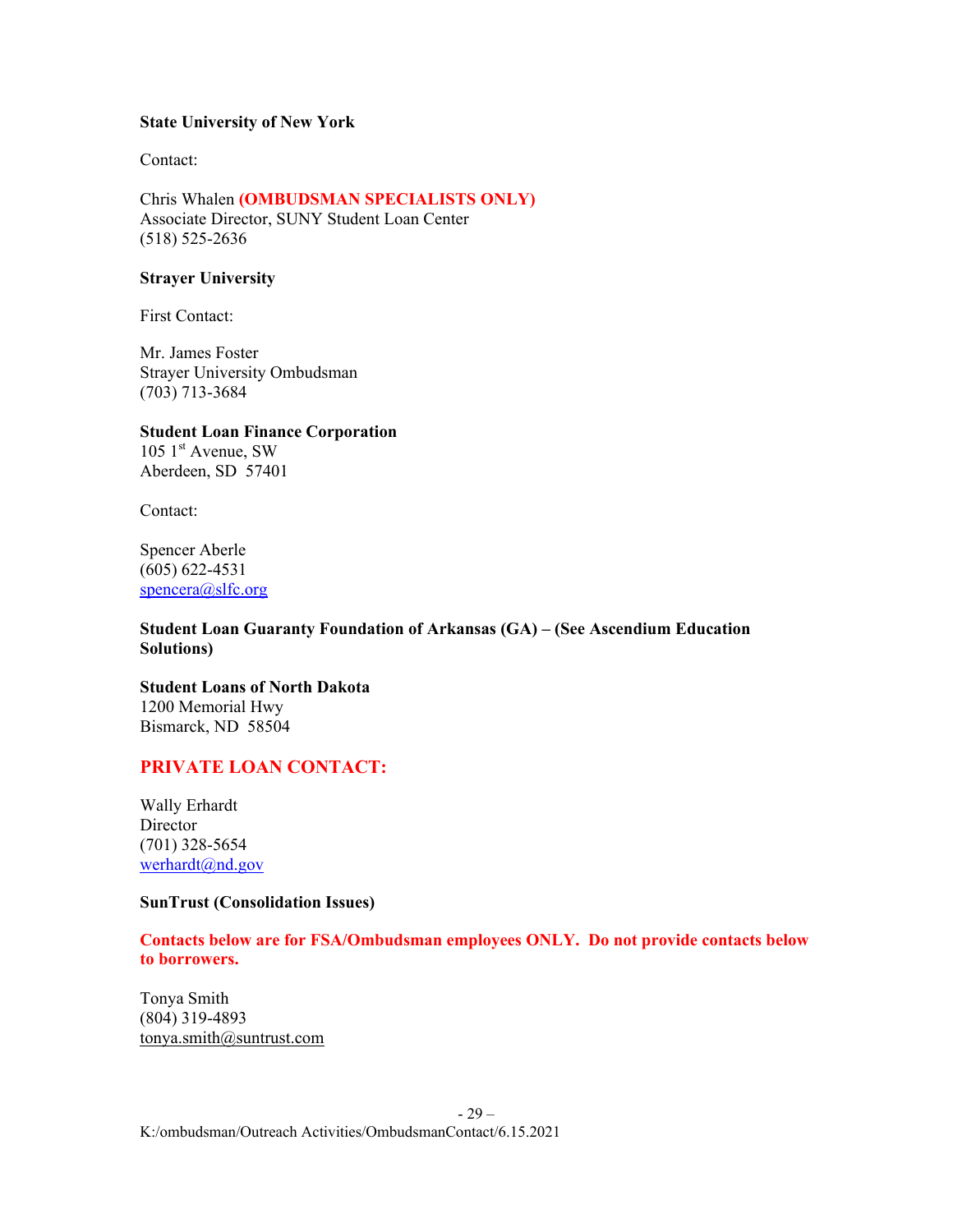Becky Fugate (423) 461-1148 [becky.fugate@suntrust.com](mailto:becky.fugate@suntrust.com)

# **Tennessee Student Assistance Corporation (GA) – (See ECMC)**

# **Texas Guaranteed Student Loan Corporation (GA) - (See Trellis Company)**

**The Education Resources Institute (TERI)** 31 St. James Avenue, Suite 950 Boston, MA 02116

Contact:

Amy W. Bizar Senior Vice President and General Counsel (617) 535-6843 Fax: (617) 422-8843 Email: *[bizar@teri.org](mailto:bizar@teri.org)* 

# **Trellis Company (GA) (Formerly Texas Guaranteed Student Loan Corporation (GA))**

First Contact:

John Seibert Ombudsman (800) 252-9743 ext. 4782 (512) 219-4782 FAX: (512) 336-6520 [john.seibert@trelliscompany.org](mailto:john.seibert@trelliscompany.org)

# **PRIVATE LOAN CONTACT**

Amy W. Bizar Senior Vice President and General Counsel (617) 535-6843 Fax: (617) 422-8843 [bizar@teri.org](mailto:bizar@teri.org)

# **United States Department of Education**

**ED-Aspire (See ED-MOHELA)**

# **ED-Cornerstone (See ED-Fedloan Servicing)**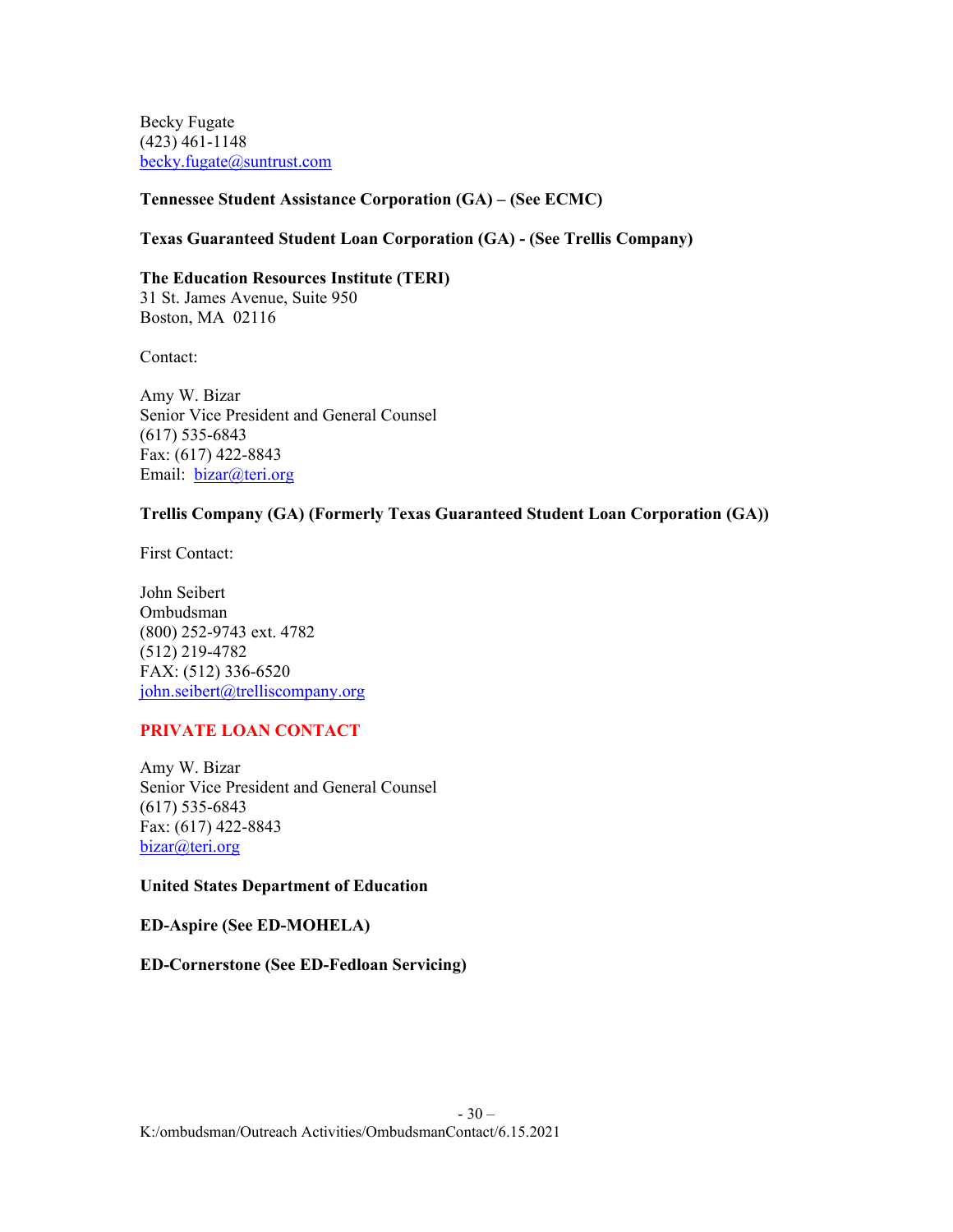## **ED-ECSI (Perkins Loans)**

## **Intake Listing (used by our call center reps):**

#### **ECSI (Perkins Loans): FOR BORROWERS: (866) 313-3797**

Borrower Payment Address: Department of Education **ECSI**  P.O. Box 105765 Atlanta, GA 30348-5765

Borrower Correspondence Address: ECSI Federal Perkins Loan Servicer P.O. Box 1030 Coraopolis, PA 15108

First contact:

#### **Emails to ED-ESCI should be sent to both listings below:**

FSA Client Support Rep: [clientsupport@efpls.com](mailto:clientsupport@efpls.com) and [productionprocessing@efpls.com](mailto:productionprocessing@efpls.com)

**Contact Regarding:** Primary Contact/Overall Operations/Ombudsman Contact/Loan Servicing/Correspondence:

Ryan Bruner Director of Client Support Contact Regarding: Escalated issues (412) 490-7495 ext. 6076 [rbruner@ecsi.net](mailto:rbruner@ecsi.net)

Gary Jenkins Director, Finance and Banking Contact Regarding: Finance and Reconciliation (866) 841-3274 ext. 1225 [gjenkins@ecsi.net](mailto:gjenkins@ecsi.net)

Dan Frazier Chief Operations Officer (412) 203-1162 [Dfrazier@ecsi.net](mailto:Dfrazier@ecsi.net)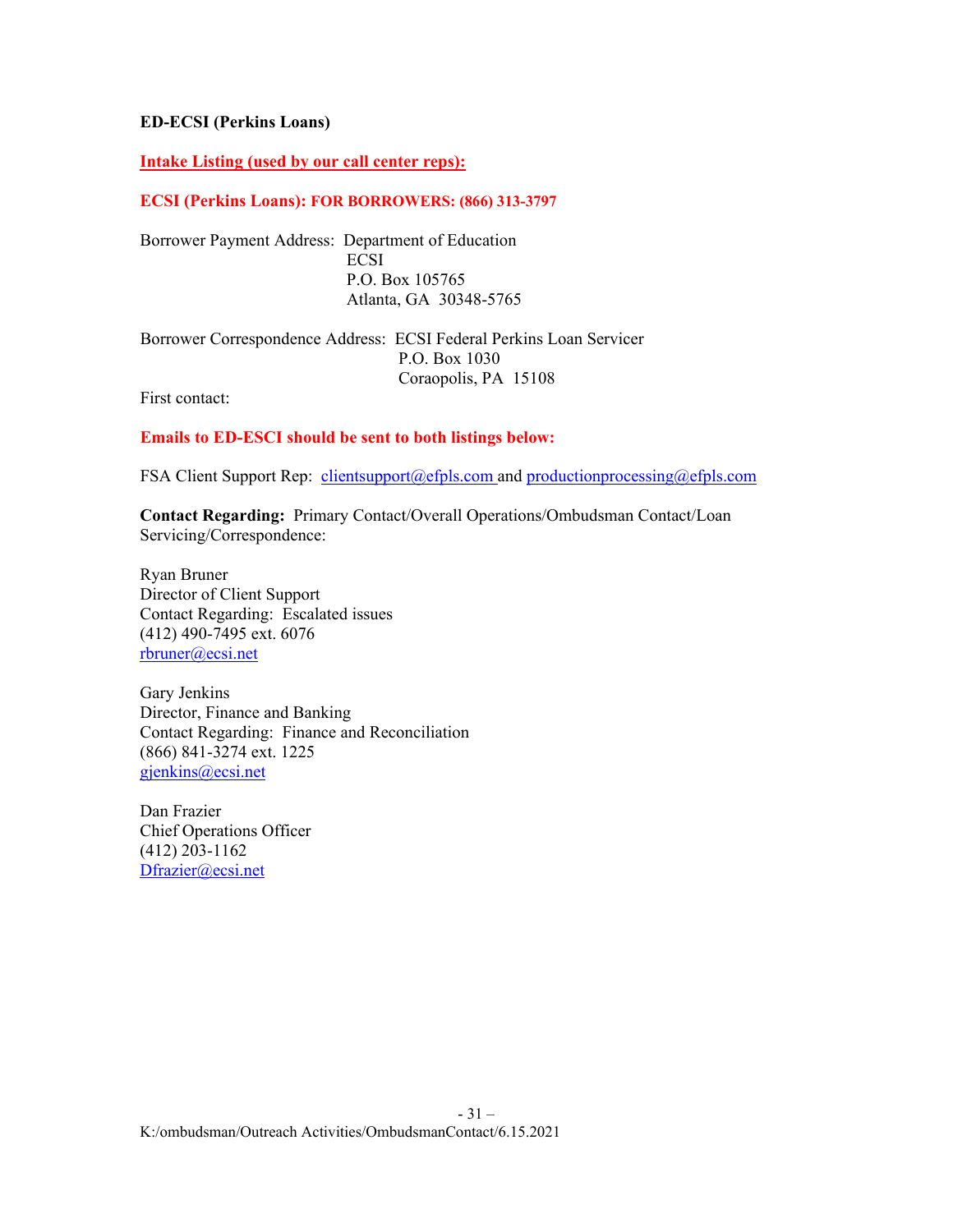#### **ED-HESC/EdFinancial**

**First Contact for Ombudsman Specialists – Email request to: [CustomerResolutionsUnit@edfinancial.com](mailto:CustomerResolutionsUnit@edfinancial.com)**

First Contact:

Misty Hamilton **(Ombudsman Team Lead Approval)** Customer Resolutions (865) 342-5304 (866) 847-0149 ext. 5304 Fax: (865) 692-6341 [mhamilton@edfinancial.com](mailto:mhamilton@edfinancial.com)

Back Up:

Brittany Pruitt Customer Resolutions (865) 342-5500 ext. 5254 (866) 847-0149 FAX: (865) 692-6341 [bpruitt@edfinancial.com](mailto:bpruitt@edfinancial.com)

#### **ED-FedLoan Servicing (ED-Cornerstone)**

**Escalated Contact Line for Borrowers: (717) 720-7605 FAX: (717) 720-1637 [Escalated@myfedloan.org](mailto:Escalated@myfedloan.org)**

**Escalated Contact Line for Ombudsman Specialist: (717) 720-7605 Fax (717) 720-1637 [Research\\_Team\\_Specialist@PHEAA.org](mailto:Research_Team_Specialist@PHEAA.org)**

*\*\****When you reach the voicemail at FedLoan, please leave the case number, account number and a brief description of the case.**

First Contact:

Alexa Bookamire Customer Service Supervisor FedLoan Servicing (717) 720-3152 [abookami@aessuccess.org](mailto:abookami@aessuccess.org)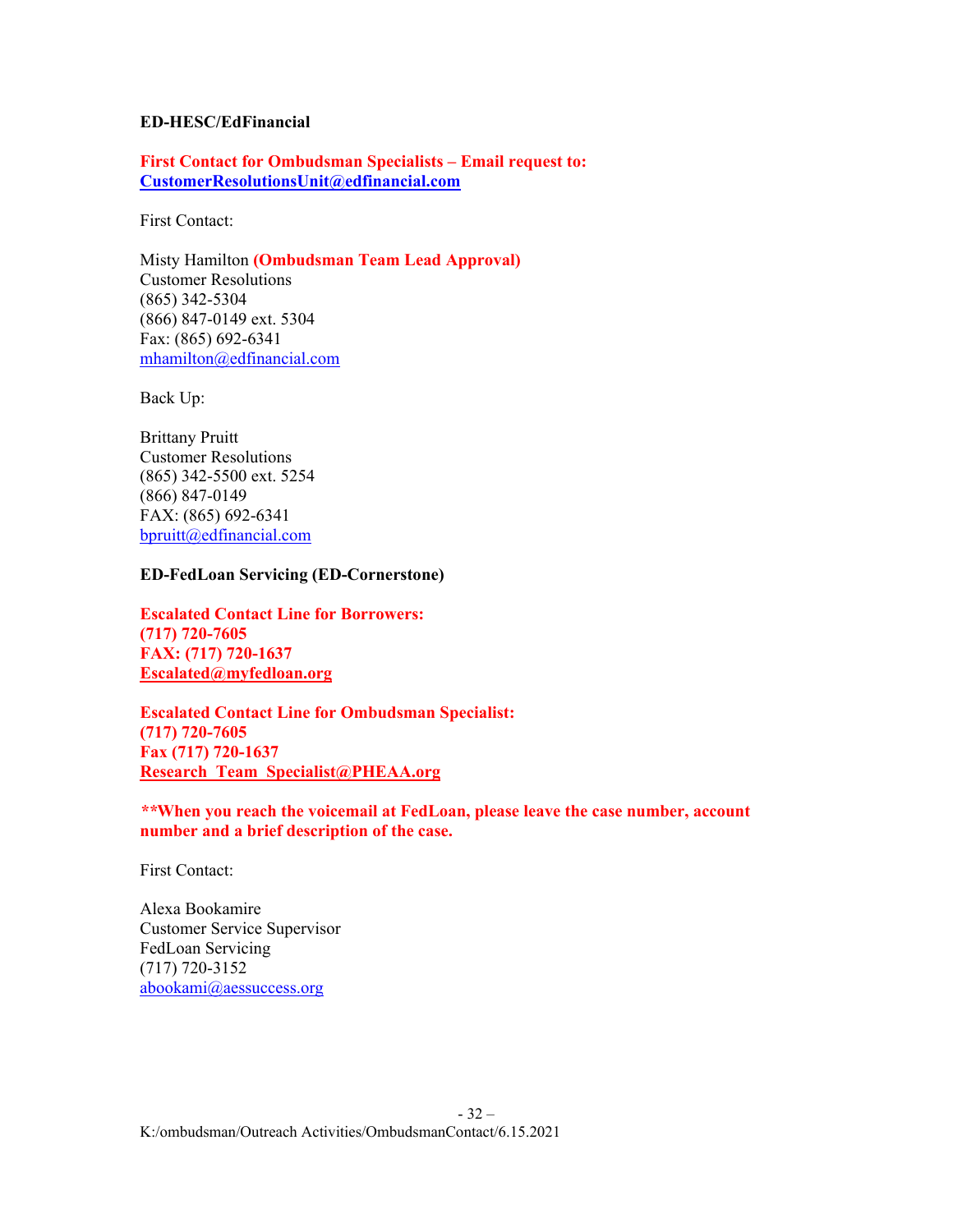Shannon Wurmb Customer Service Specialist Escalated Research Team (717) 720-3189 [swurmb@aessuccess.org](mailto:swurmb@aessuccess.org)

Christopher Guido **(TEAM LEADS ONLY)** Ombudsman Liaison 1200 North Seventh Street Harrisburg, PA 17102 (717) 720-1552 FAX: (717) 720-3802 [cguido@pheaa.org](mailto:cguido@pheaa.org)

# **ED-Granite State**

Compliance Department 4 Barrell Court Concord, N.H. 03301 (603) 227-5440 **(FOR OMBUDSMAN SPECIALIST ONLY)** [ombudsman@gsmr.org](mailto:ombudsman@gsmr.org)

**For Borrowers:** (888) 556-0022 or (603) 227-5321 Email: [dlcustomerservice@gsmr.org](mailto:dlcustomerservice@gsmr.org)

#### **ED-Great Lakes**

**Borrowers Service Contact: (800) 236-4300 [BorrowerServices@glhec.org](mailto:BorrowerServices@glhec.org)**

Escalated Contact for Borrowers and Ombudsman Specialist: (866) 348-0708 FAX: (866) 451-1183 [GreatLakesServicingOmbudsman@glhec.org](mailto:GreatLakesServicingOmbudsman@glhec.org) 

# **ED-MOHELA**

#### **FOR FSA OMBUDSMAN SPECIALISTS ONLY**

First Contact:

Richard Johnson MOHELA Customer Advocacy Team Specialist (636) 733-3700 ext. 3631 [richardj@mohela.com](mailto:richardj@mohela.com)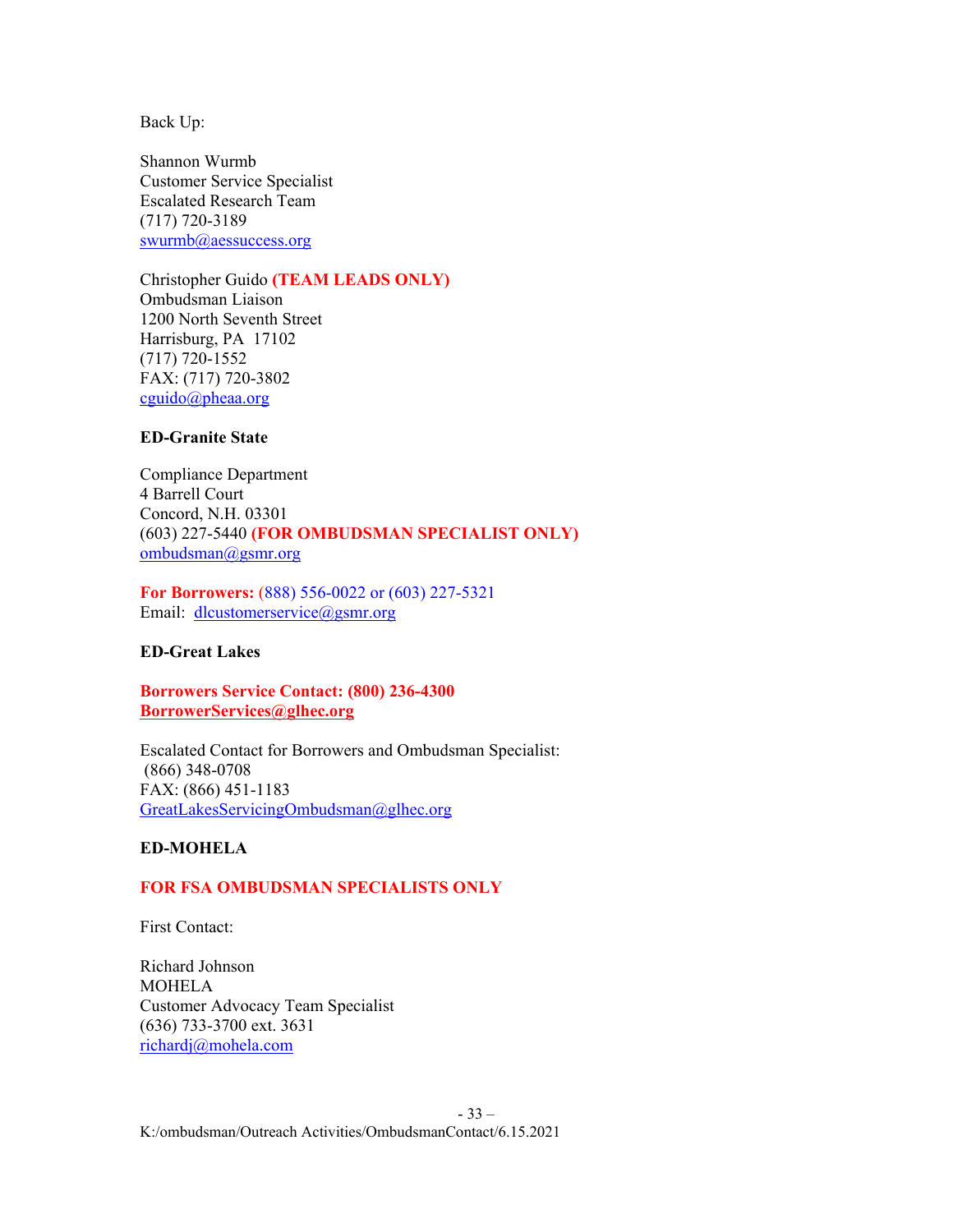Austin Jones MOHELA Customer Advocacy Team Supervisor (636)733-3700 ext. 3627 austinj@mohela.com

Paul Voigt Federal Contracts (866) 333-7860 ext. 3465 [paulv@mohela.com](mailto:paulv@mohela.com)

#### **FOR BORROWERS:**

First Contact:

Richard Johnson MOHELA Customer Advocacy Team Specialist (636) 733-3700 ext. 3631 [richardj@mohela.com](mailto:richardj@mohela.com)

Back Up:

Deanna Washington Customer Advocacy Team Specialist (636) 733-3700 ext. 4999 FAX: (866) 222-7060 [DeAnnaC@mohela.com](mailto:DeAnnaC@mohela.com)

#### **ED-Navient**

Office of the Customer Advocate 888-545-4199 [advocate@navient.com](mailto:advocate@navient.com)

#### **ED-Nelnet (ED-VSAC)**

Solutions Center (855) 376-3166 **(FOR OMBUDSMAN SPECIALISTS ONLY)** FAX: (877) 402-5816 [solutionscenter@nelnet.net](mailto:solutionscenter@nelnet.net) 

#### **For Borrowers:**

Nelnet Customer Service Phone: (888) 486-4722 Nelnet Website: [www.nelnet.com](http://www.nelnet.com/)

- 34 – K:/ombudsman/Outreach Activities/OmbudsmanContact/6.15.2021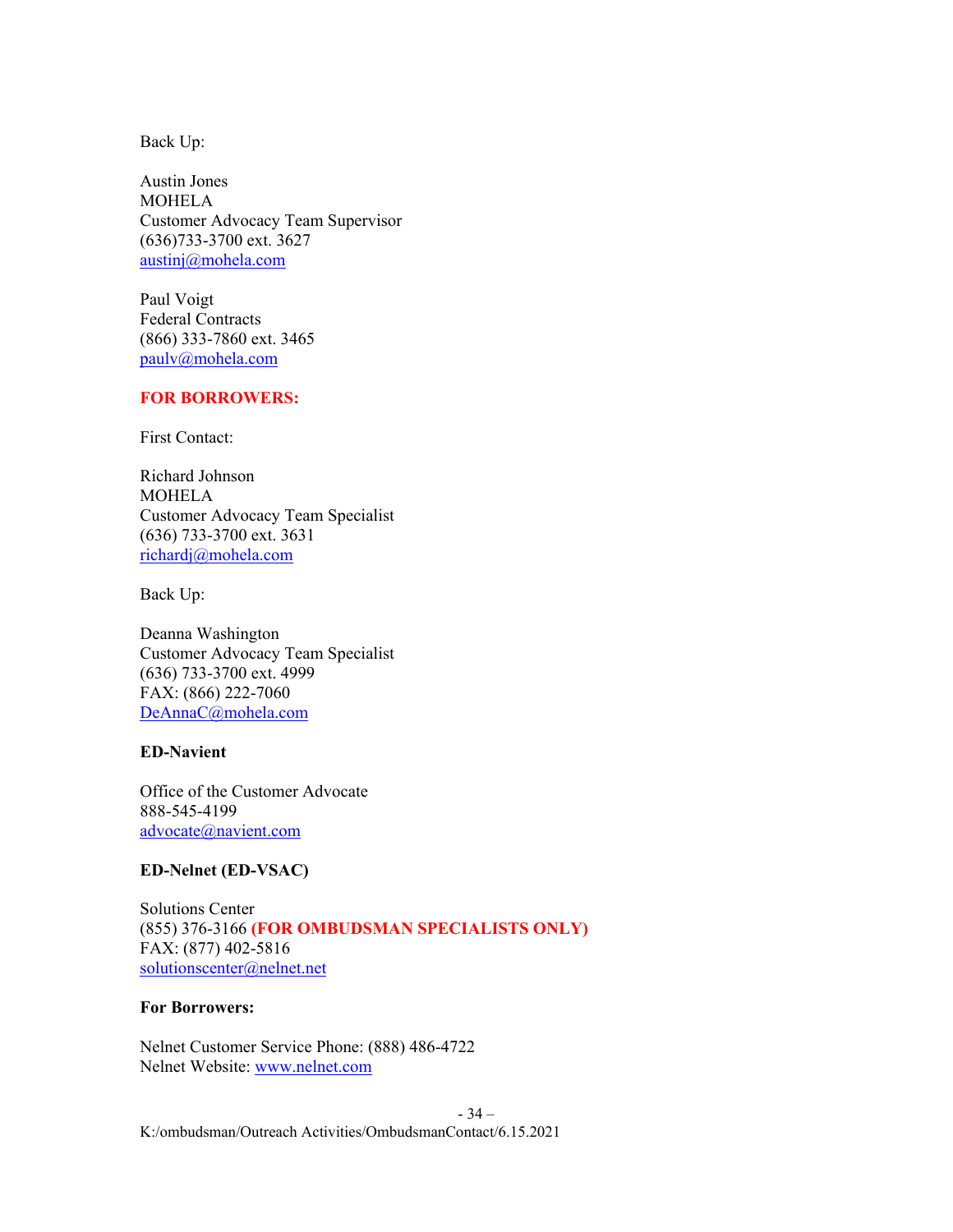Nelnet Customer Email Address: [nelnetcustomersolutions@nelnet.net](mailto:nelnetcustomersolutions@nelnet.net) **TPD Related Inquiries:** 

#### **For Borrowers:**

Nelnet TPD Servicer Phone: (888) 303-7818 Nelnet TPD Website: [www.disabilitydischarge.com](http://www.disabilitydischarge.com/) Nelnet TPD Servicer Customer Email: [disabilityinformation@nelnet.net](mailto:disabilityinformation@nelnet.net)

# **ED-OSLA**

# **Direct Lending Borrowers: (866) 264-9762**

Mary Anne Evans Customer Service Support Supervisor (405) 556-9232 [maevans@osla.org](mailto:maevans@osla.org)

# **ED-VSAC (See ED-Nelnet)**

# **Financial Partner Eligibility and Oversight (FPE&O)**

Financial Partner Eligibility and Oversight 830 First Street, NE UCP-84F3 Washington, DC 20202 (202) 377-3189 (Main) (202) 275-4537 (Fax)

Jerry Wallace, RD **(DC Team Leads Only)** (214) 661-9515 [jerry.wallace@ed.gov](mailto:jerry.wallace@ed.gov)

# **Financial Partner Eligibility and Oversight – Eastern Region (New York) (02) Partner Services**

(Connecticut, Delaware, DC, Maine, Maryland, Massachusetts, New Hampshire, New Jersey, New York, Pennsylvania, Puerto Rico, Rhone Island, Vermont, Virgin Islands, Virginia, West Virginia)

Financial Square, 25<sup>th</sup> Floor 32 Old Slip New York, NY 10005-3534 (646) 428-3770 (Main) (646) 428-3773 (Fax)

Susan C. Ferraiole **(DC Team Leads Only)** Compliance Manager (646) 428-3771 [Susan.ferraiole@ed.gov](mailto:Susan.ferraiole@ed.gov)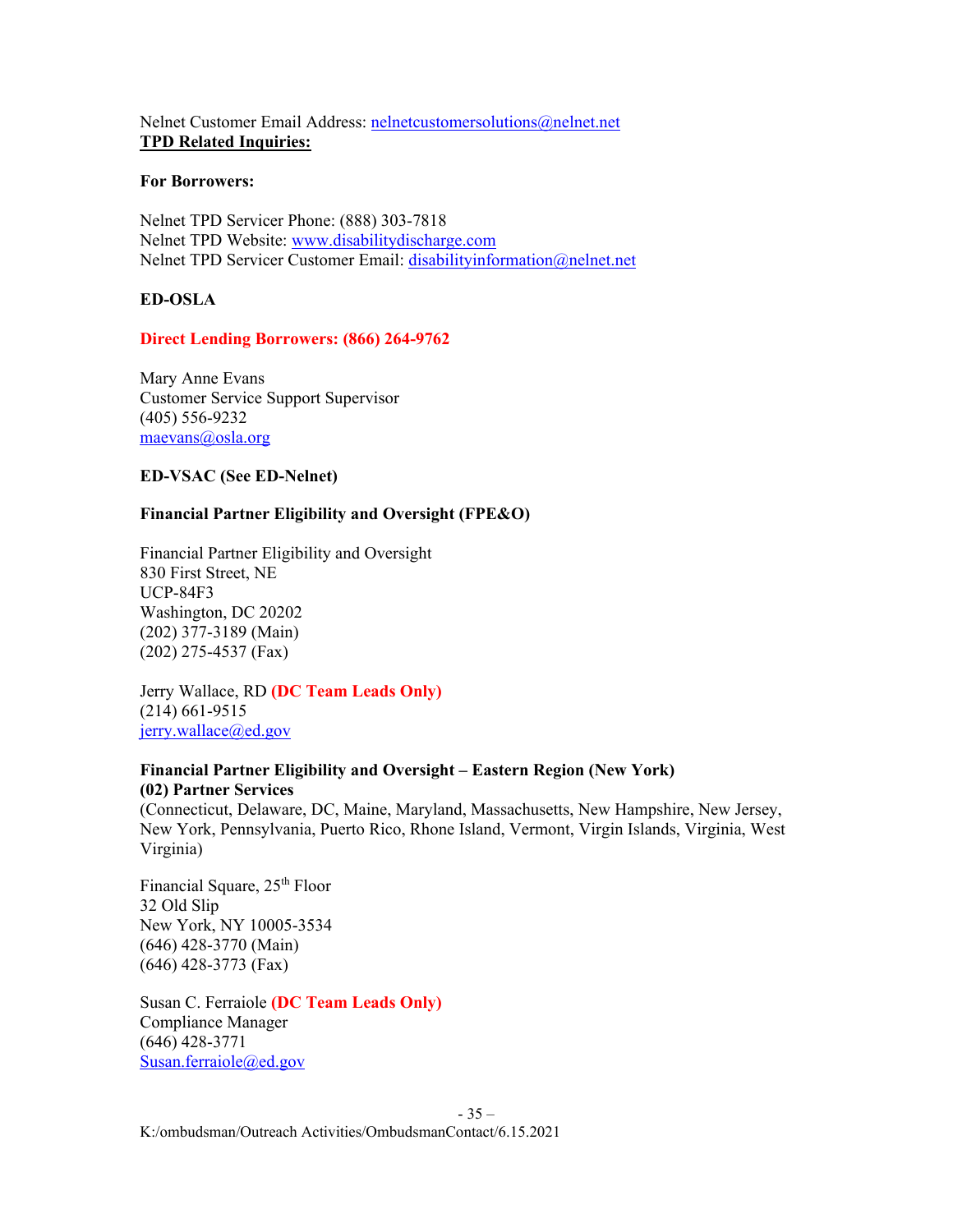#### **Financial Partner Eligibility and Oversight – Atlanta (04)**

61 Forsyth Street, SW Sam Nunn Federal Center, Room 18T20b Atlanta, GA 30303-8931 (404) 562-6287 or 1628 (Main) (404) 562-6999 (Fax)

First Contact:

Jerry Wallace, RD **(DC Team Leads Only)** (214) 661-9515 [jerry.wallace@ed.gov](mailto:jerry.wallace@ed.gov)

**Financial Partner Eligibility and Oversight – Chicago (05)** (Illinois, Indiana, Michigan, Minnesota, Ohio, Wisconsin)

500 W. Madison Street Suite 1551 Chicago, IL 60606 (312) 730-1500 (Main) (312) 730-1503 (Fax)

Jerry Wallace, RD **(DC Team Leads Only)** (214) 661-9515 [jerry.wallace@ed.gov](mailto:jerry.wallace@ed.gov)

# **Financial Partner Eligibility and Oversight – Dallas (06)**

Harwood Center, Suite 1540 1999 Bryan Street Dallas, TX 75201-6817 (214) 661-9520 (Main) (214) 661-9581 (Fax)

Jerry Wallace, RD **(DC Team Leads Only)** (214) 661-9515 [jerry.wallace@ed.gov](mailto:jerry.wallace@ed.gov)

Cynthia Grooms Compliance Manager (214) 661-9513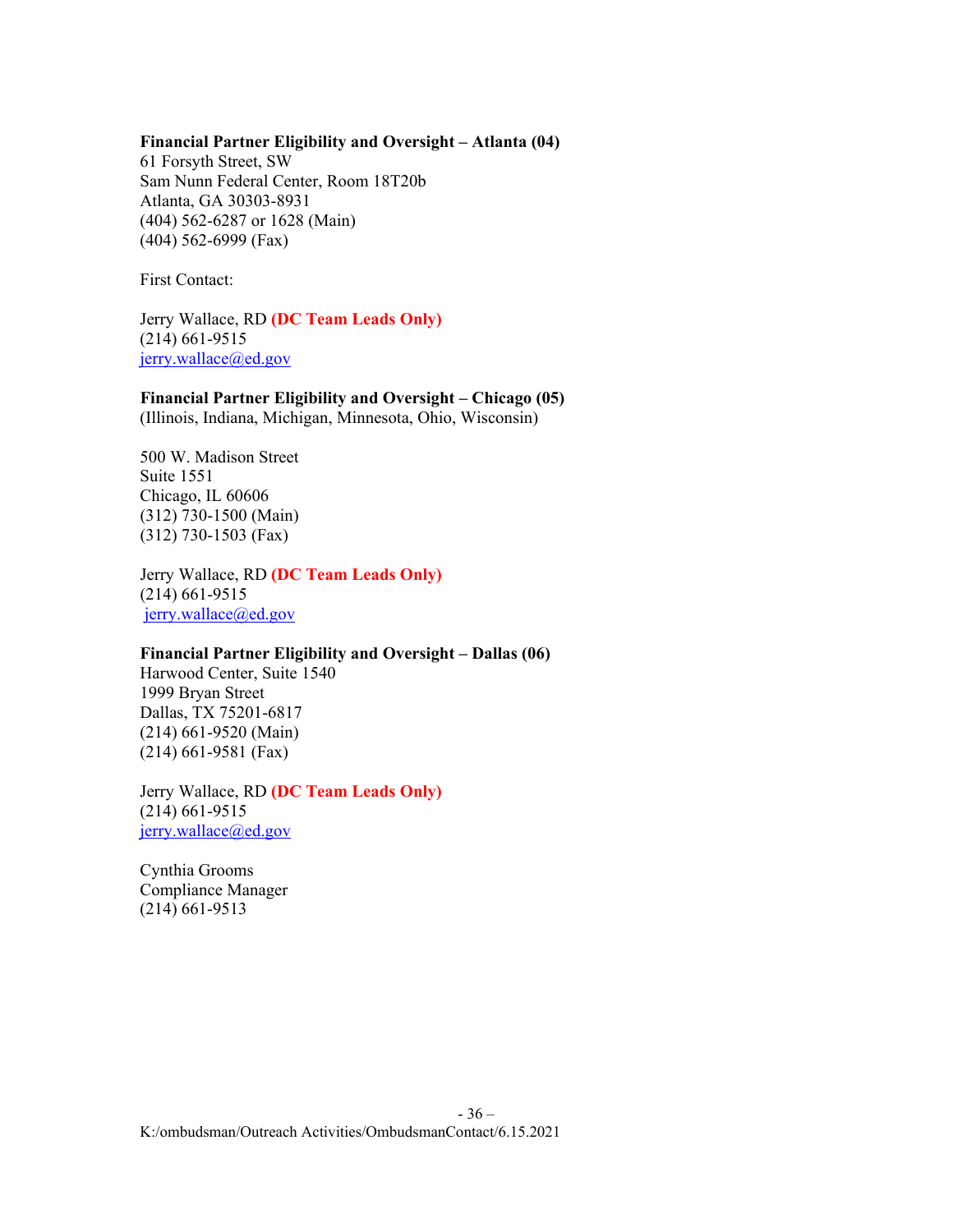#### **Financial Partner Eligibility and Oversight – San Francisco (09)**

(Alaska, American Samoa, Arizona, California, Colorado, Guam, Hawaii, Idaho, Nevada, North Dakota, Oregon, South Dakota, Utah, Washington, Wyoming)

50 Beale Street, Suite 7100 San Francisco, CA 94105 (415) 486-5680 (Main) (415) 486-5679 (Fax)

Jerry Wallace, RD **(DC Team Leads Only)** (214) 661-9515 [jerry.wallace@ed.gov](mailto:jerry.wallace@ed.gov)

# **Office of the Inspector General (OIG)**

Inspector General's Hotline 400 Maryland Ave., SW Washington, DC 20202-1510 Toll Free: (800) 647-8733 [oig.hotline@ed.gov](mailto:oig.hotline@ed.gov)

Contacts:

Millie Coles Investigative Analysts (202) 245-7031 [Millie.coles@ed.gov](mailto:Millie.coles@ed.gov)

Stanika Smith Investigative Analysts (202) 245-7768 [Stanika.smith@ed.gov](mailto:Stanika.smith@ed.gov)

Steven Henderson Investigative Analysts [Steven.henderson@ed.gov](mailto:Steven.henderson@ed.gov)

#### **Ombudsman Group**

830 First Street, N.E.-Mail Stop 5144 Washington, DC 20202-5144 General (202) 377-3881 Toll Free: (877) 557-2575 FAX: (606) 396-4821

Bonnie Latreille Ombudsman (202) 377-3726 [Bonnie.J.Latreille@ed.gov](mailto:Bonnie.J.Latreille@ed.gov)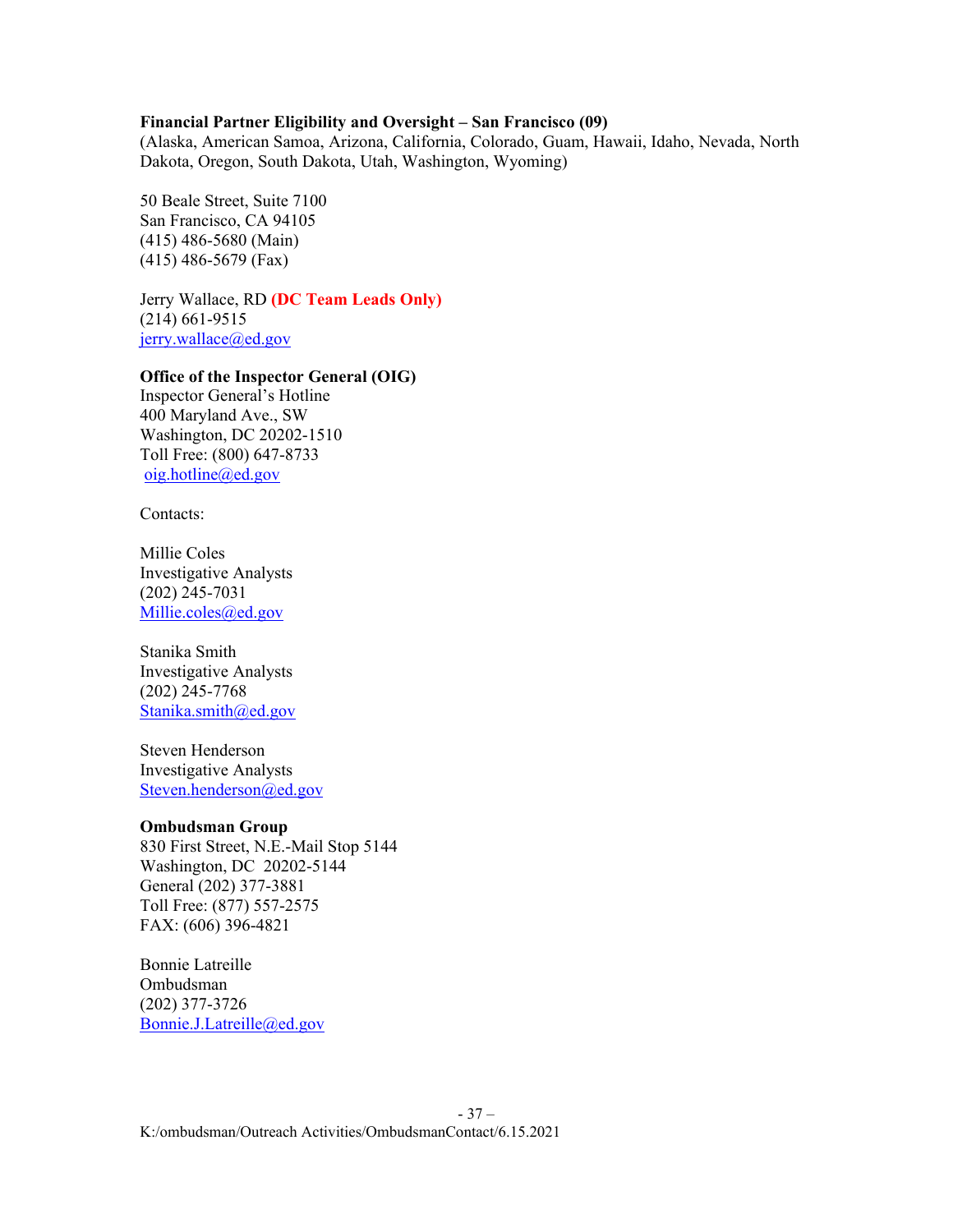Corwin Jennings Operation Manager (202) 377-3881 [Corwin.jennings@ed.gov](mailto:Corwin.jennings@ed.gov)

Olufunola(Lola) Arowolo Management & Program Analyst (202) 377-3080 [Olufunlola.arowolo@ed.gov](mailto:Olufunlola.arowolo@ed.gov)

Vander Cherry Clerical Assistant (202) 277-3439 [Vander.cherry@ed.gov](mailto:Vander.cherry@ed.gov)

Linda Clarke Ombudsman Team Lead (202) 377-3357 [Linda.clarke@ed.gov](mailto:Linda.clarke@ed.gov)

John Drombosky Ombudsman Specialist (202) 377-3572 [john.drombosky@ed.gov](mailto:john.drombosky@ed.gov)

Elani Odeyale Elliott Ombudsman Specialist (404) 974-9461 [Elani.Elliott@ed.gov](mailto:Elani.Elliott@ed.gov)

Anmaar Habib Management & Program Analyst [Anmaar.habib@ed.gov](mailto:Anmaar.habib@ed.gov)

Quashon Hasan Ombudsman Specialist (202) 377-4052 [Quashon.Hasan@ed.gov](mailto:Quashon.Hasan@ed.gov)

ShaVon Holland Knowledge Manager/CEMS-COR/ISSO (202) 377-4838 [ShaVon.Holland@ed.gov](mailto:ShaVon.Holland@ed.gov)

Linda R. Johnson Ombudsman Specialist/COR 1 (202) 377-3999 [linda.johnson@ed.gov](mailto:linda.johnson@ed.gov)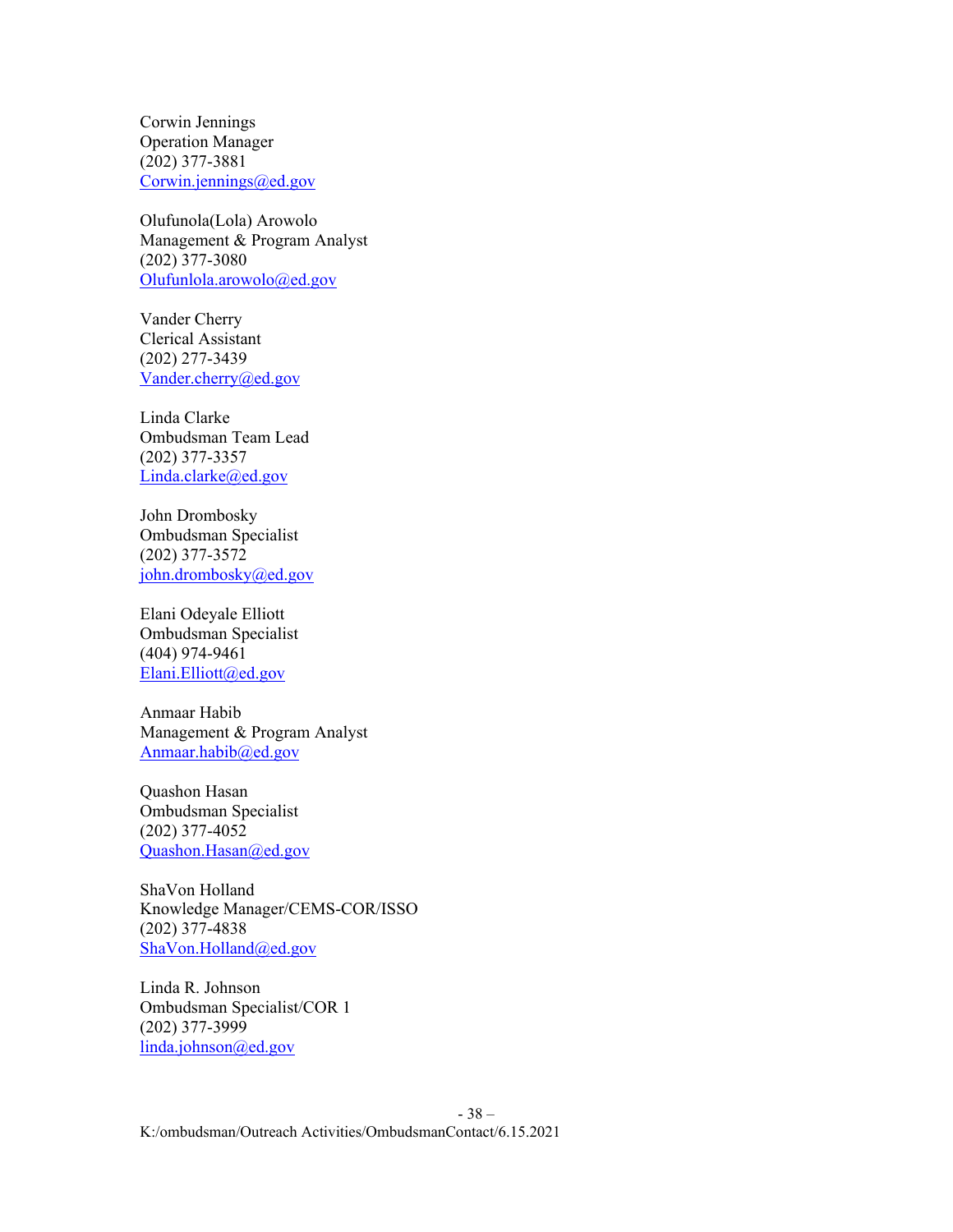Stephen Kronfeld Management & Program Analyst (202) 377-4122 [Stephen.kronfeld@ed.gov](mailto:Stephen.kronfeld@ed.gov)

Pamela Scott Ombudsman Team Lead (202) 377-4343 [pamela.scott@ed.gov](mailto:pamela.scott@ed.gov)

Lisa Washington Ombudsman Team Lead (202) 377-3889 [Lisa.D.washington@ed.gov](mailto:Lisa.D.washington@ed.gov)

Krystle Wright Ombudsman Specialist (202) 377-3971 [Krystle.wright@ed.gov](mailto:Krystle.wright@ed.gov)

# **Default Resolution Group (DRG):**

Email: [drghelp@ed.gov;](mailto:drghelp@ed.gov) (800) 621-3115

# **For General inquiries and Research Cases Contact:**

[DMCSCORREscalatedRequests@maximus.com](mailto:DMCSCORREscalatedRequests@maximus.com)

Contacts:

Denise Miller **(Team Lead Approval Only)** [DeniseMiller@maximus.com](mailto:DeniseMiller@maximus.com)

Chad Osborn **(Team Lead Approval Only)** [ChadOsborne@maximus.com](mailto:ChadOsborne@maximus.com)

#### **Escalated Issues:**

Karen M. Smith **(Team Lead Approval Only)** [KarenMSmith@maximus.com](mailto:KarenMSmith@maximus.com)

Peter Tyrell **(Team Leads and Management Only)** Senior Advisor (202) 377-4408 [pete.tyrell@ed.gov](mailto:pete.tyrell@ed.gov)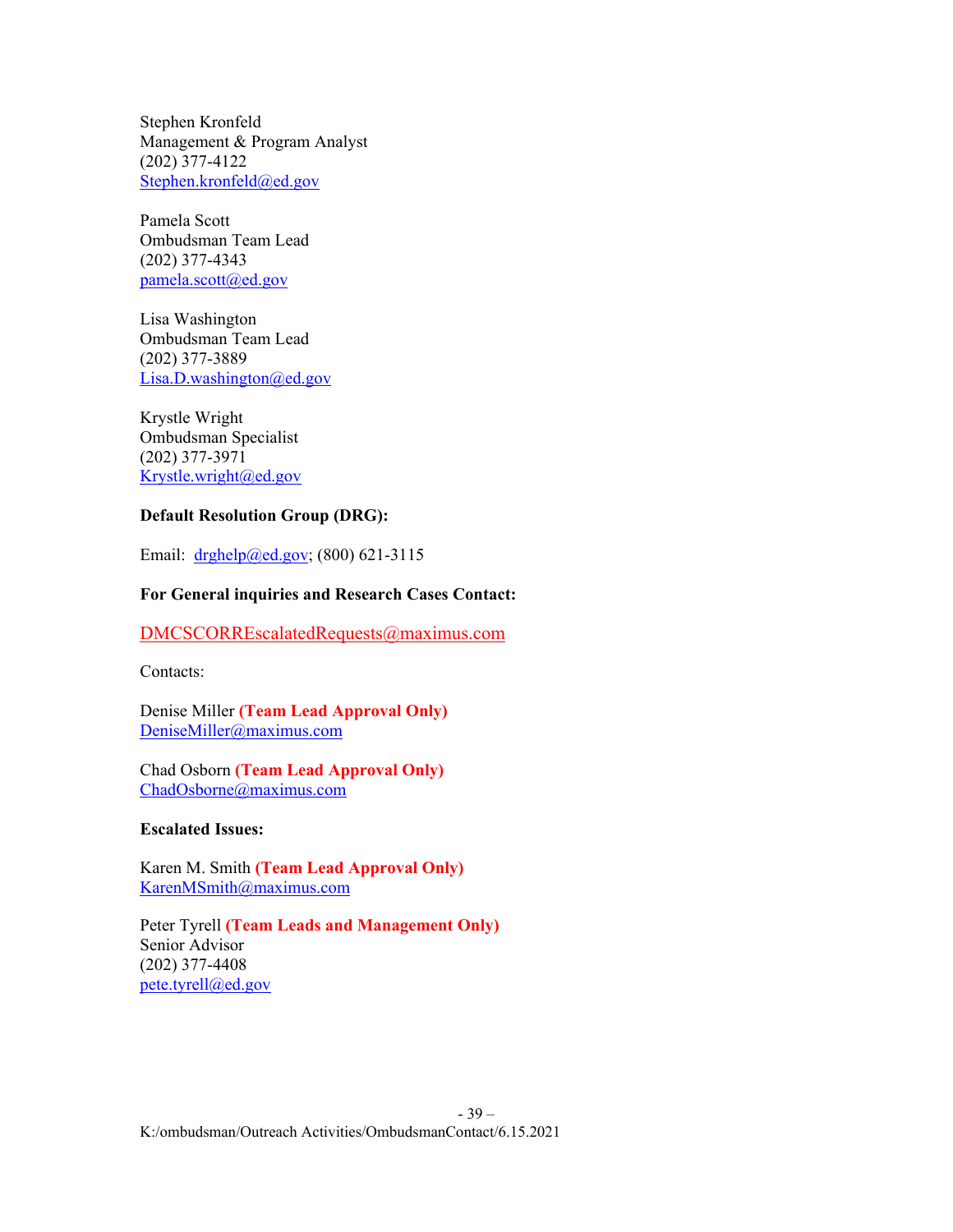#### **Kentucky**

FSA Ombudsman Group P.O. Box 1843 Monticello, KY 42633 FAX: (606) 396-4821

James (Dale) Bowling Dispute Specialist (703) 857-1023

Tailor Bryant Dispute Specialist (703) 857-1029

Kalissa Gregory Dispute Specialist (703) 857-1025

Tammy May Dispute Specialist (703) 857-1021

Dillan Morrow Dispute Specialist (703) 857-1010

Haley Payne Dispute Specialist (703) 857-1026

Amber Pierce Dispute Specialist (703) 857-1011

Laura Roach Dispute Specialist (703) 857-1022

Lloyd Sparks Dispute Specialist (606) 575-3162

Shannon Upchurch Dispute Specialist (606) 575-3172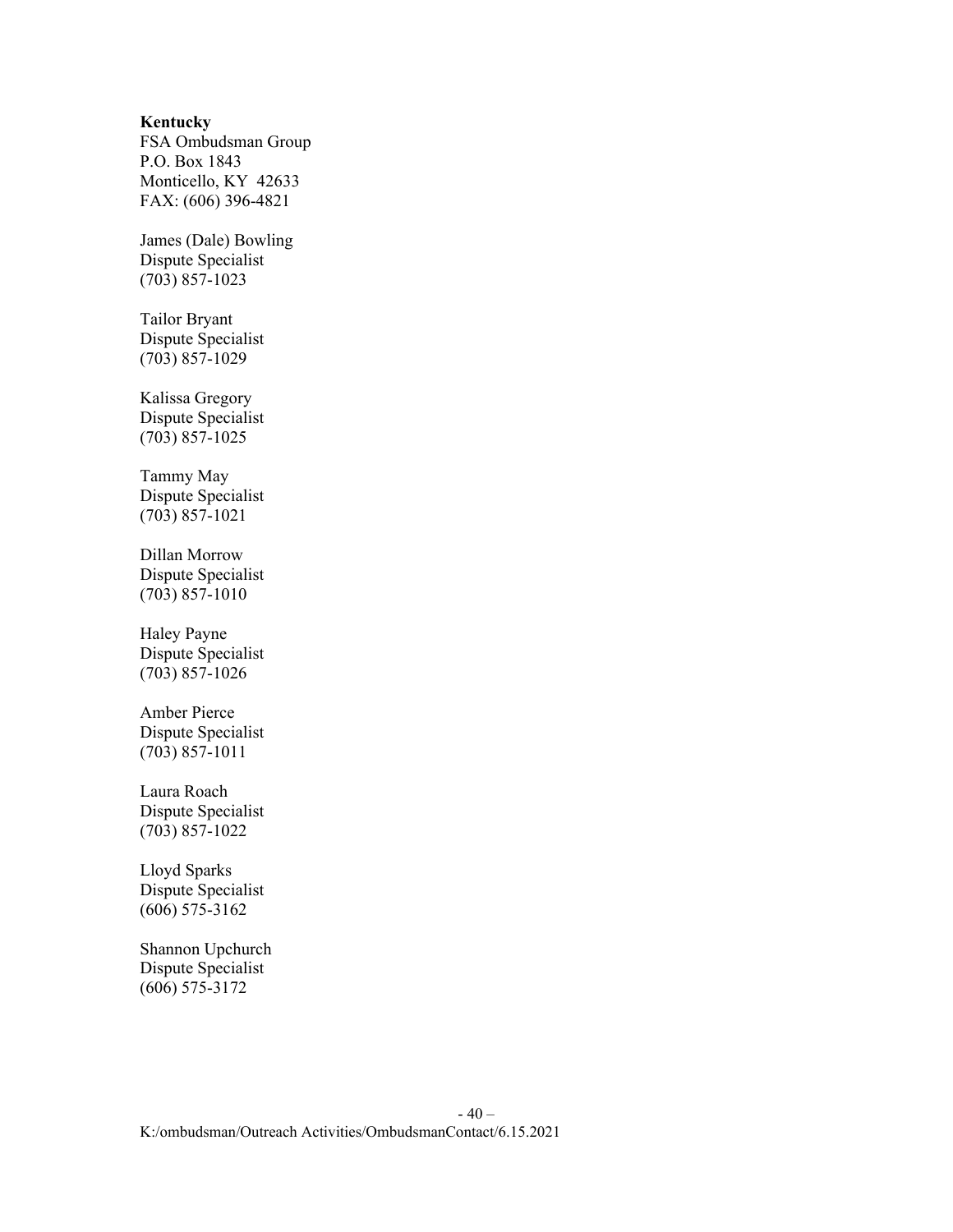# **School Eligibility Service Group -Program Compliance**

830 First Street, NE – Union Center 7th Floor Washington, DC 20202-5430 Website: feedback.studentaid.ed.gov

# **United Student Aid Funds - (Now Ascendium Education Solutions; See Navient Solutions Post Claim Assistance) (GA)**

#### **University of Phoenix**

4025 S. Riverpoint Parkway Mail Stop CF-S907 Phoenix, AZ 85040

First Contact:

Sandra Perez Vice President Student Administrative Services (602) 412-9083 [Sandra.Perez@phoenix.edu](mailto:Sandra.Perez@phoenix.edu)

Back Up:

Julie Kelley Director of Student Grievance and Appeals (602) 557-3776 [Julie.Kelley@phoenix.edu](mailto:Julie.Kelley@phoenix.edu)

# **Utah Higher Education Assistance Authority (GA)**

Board of Regents Building, The Gateway 60 S 400 West Salt Lake City, UT 84101-1284

# UHEAA Ombudsman (801) 321-7225 FAX: (801) 366-8431 [UHEAAOmbudsman@uheaa.org](mailto:UHEAAOmbudsman@uheaa.org)

**UW Credit Union** 3500 University Ave. Madison, WI 53705

Contact:

Sherry Peplinski Educational Lending Product Manager (608) 232-9000 ext. 2265 TOLL FREE: (800) 533-6773 FAX: (608) 236-2322 [speplinski@uwcu.org](mailto:speplinski@uwcu.org) or [www.uwcu.org](http://www.uwcu.org/)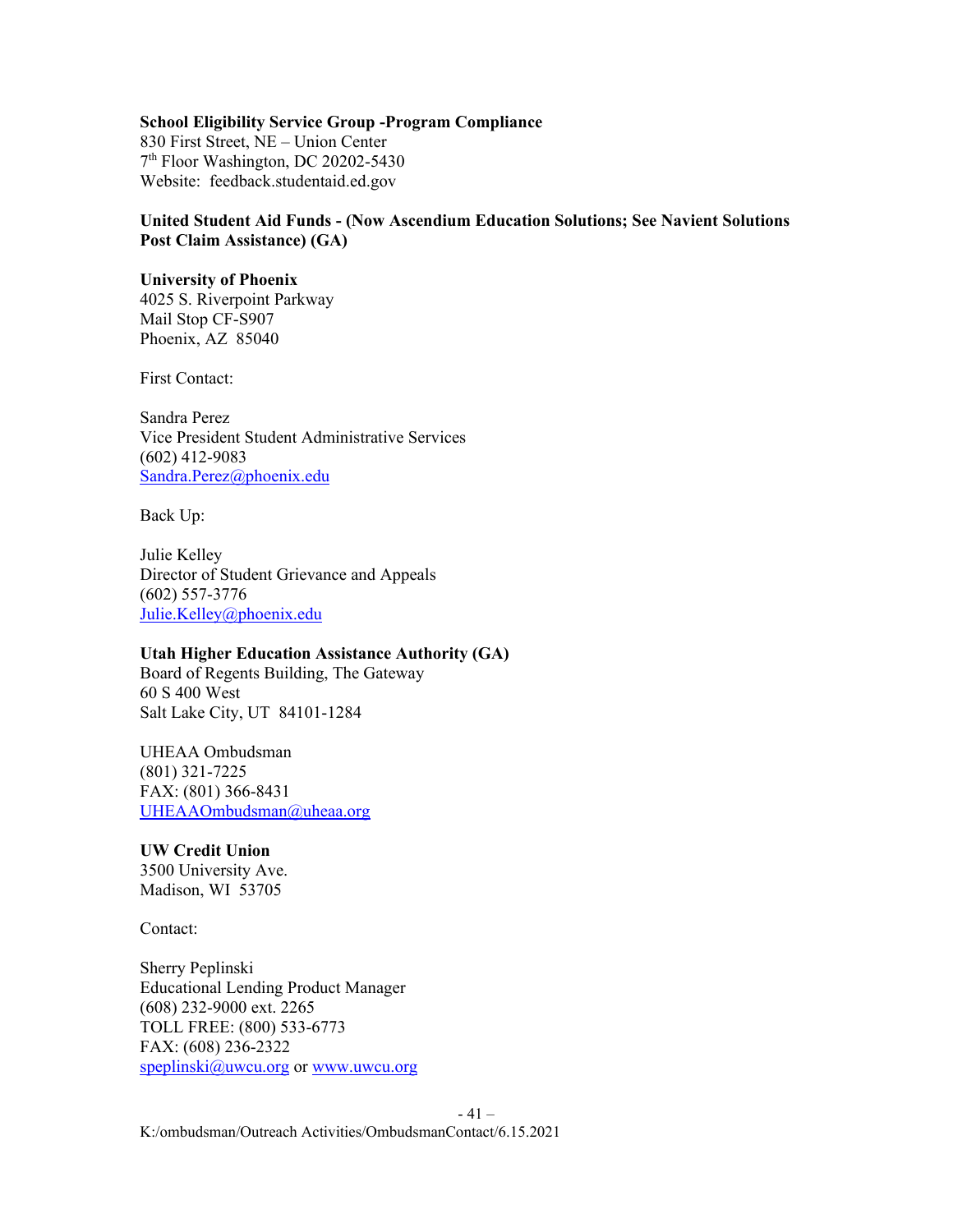#### **Vendor Oversight and Program Accountability (VOPA) Student Experience and Aid Directory (SEAD)** 830 First Street, N.E.-Mail Stop 5144

Washington, DC 20202-5144

Patrick Campbell Executive Director Direct Line: (202) 377-3830 Fax: (202) 275-0549 [Patrick.Campbell@ed.gov](mailto:Patrick.Campbell@ed.gov)

Dennis Mowery Program Specialist Direct Line: (202) 377-3220 Fax: (202) 275-0549 [Dennis.Mowery@ed.gov](mailto:Dennis.Mowery@ed.gov)

Nicole Callahan Data Analyst, Customer Analytics Group Direct Line: (202) 377-4857 Fax: (202) 2750549 [nicole.Callahan@ed.gov](mailto:nicole.Callahan@ed.gov)

# **Vermont Student Assistance Corporation**

**(DEFAULTED FFEL and Private Loan BORROWERS)**

P.O. Box 2000 Winooski, VT 05404-2601

First Contact:

Rose Bean Manager, Claims and Collections (802) 542-2278 [bean@vsac.org](mailto:bean@vsac.org)

Backup:

Default Collections Direct Line: (800) 954-2440

# **NON-DEFAULTED FFEL and Private Loan BORROWERS**

P.O. Box 999 Winooski, VT 05404-2601

First Contact:

Pam Sevigny Assistant Director, Financial Aid Services Team (802) 542-2350 [sevigny@vsac.org](mailto:sevigny@vsac.org)

- 42 –

K:/ombudsman/Outreach Activities/OmbudsmanContact/6.15.2021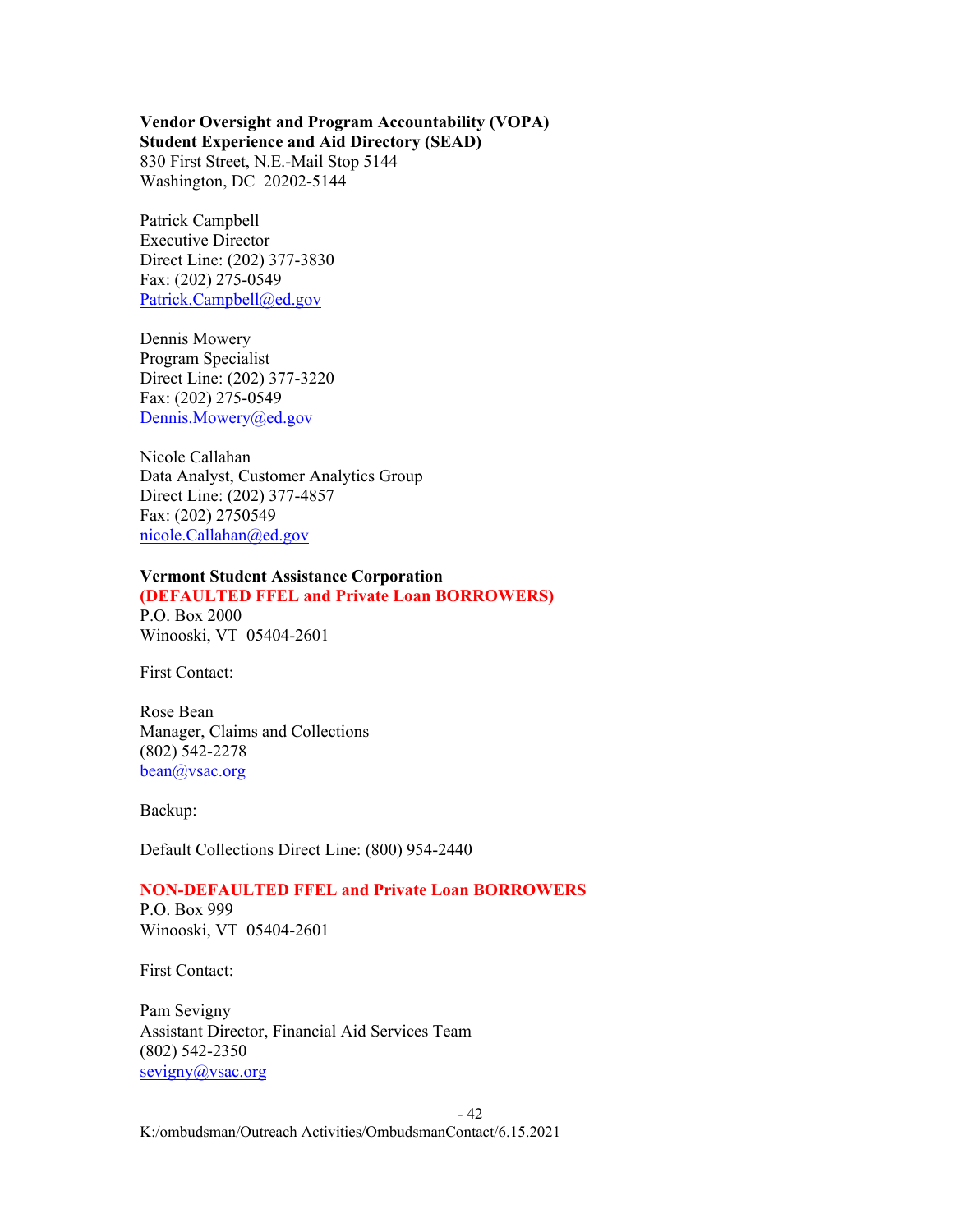Supervisor Group (800) 542-3177 ext. 12062

**Washington Student Achievement Council** 917 Lakeridge Way SW Olympia, WA 98502 [www.wasac.wa.gov](http://www.wasac.wa.gov/)

Contact:

Stephanie Samperdo Student Loan Advocate (833) 881-0397 [loanadvocate@wsac.wa.gov](mailto:loanadvocate@wsac.wa.gov)

**Wells Fargo/Wachovia Educational Financial Services** 301 East 58<sup>th</sup> Street, North Sioux Falls, SD 57104-0422

# **First contact for OMBUDSMAN SPECIALISTS ONLY**:

[EFSExecutive.Office@wellsfargoEFS.com](mailto:EFSExecutive.Office@wellsfargoEFS.com)

### BORROWER CONTACT:

Customer Service (800) 835-4611 Website: [www.acs-education.com](http://www.acs-education.com/)

# **PRIVATE LOAN CONTACT:**

Jasmine McMaster Customer Advocacy, AVP Client Services Tele: (605) 575-4379 Fax: (866) 479-0667 [jasmine.McMaster@wellsfargo.com](mailto:jasmine.McMaster@wellsfargo.com)

# **Western States Learning Corporation**

# **Zenith School (Altierus formerly Everest/Wyotech)**

For FSA Ombudsman contact of a Zenith School (Altierus)

First Contact:

[Studentservices@zenith.org](mailto:Studentservices@zenith.org)

# - 43 –

K:/ombudsman/Outreach Activities/OmbudsmanContact/6.15.2021